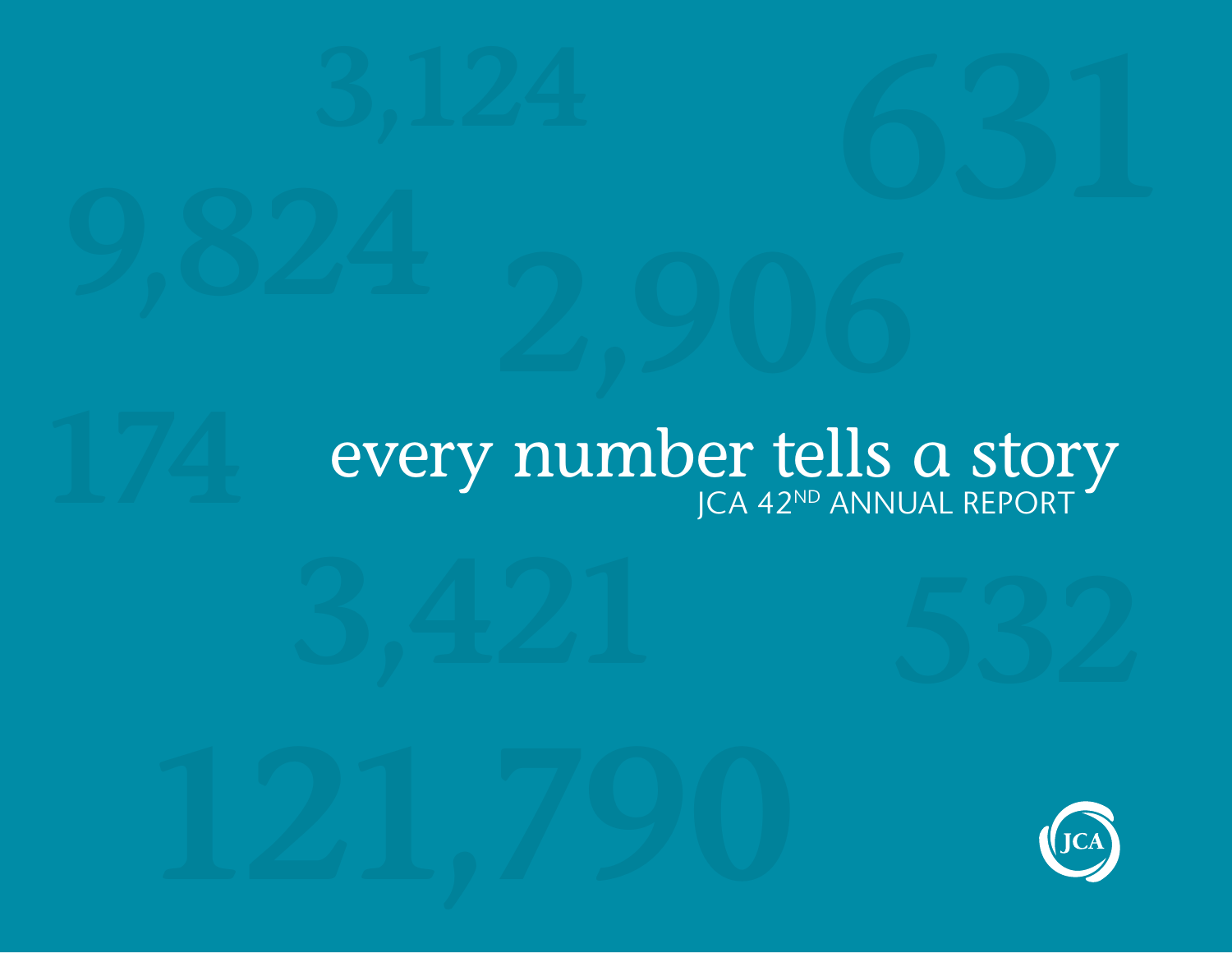

### contents

- 1 Our Numbers
- 2 President's Message
- 3 2015 Program Accomplishments
- 6 Sources of Support
- 8 Lay Leaders
- 10 Staff
- 11 Legacy Society Members
- 12 Campaign Donors
- 13 Endowment Donors
- 14 Annual Fund Contributors
- 20 Annual Report Sponsors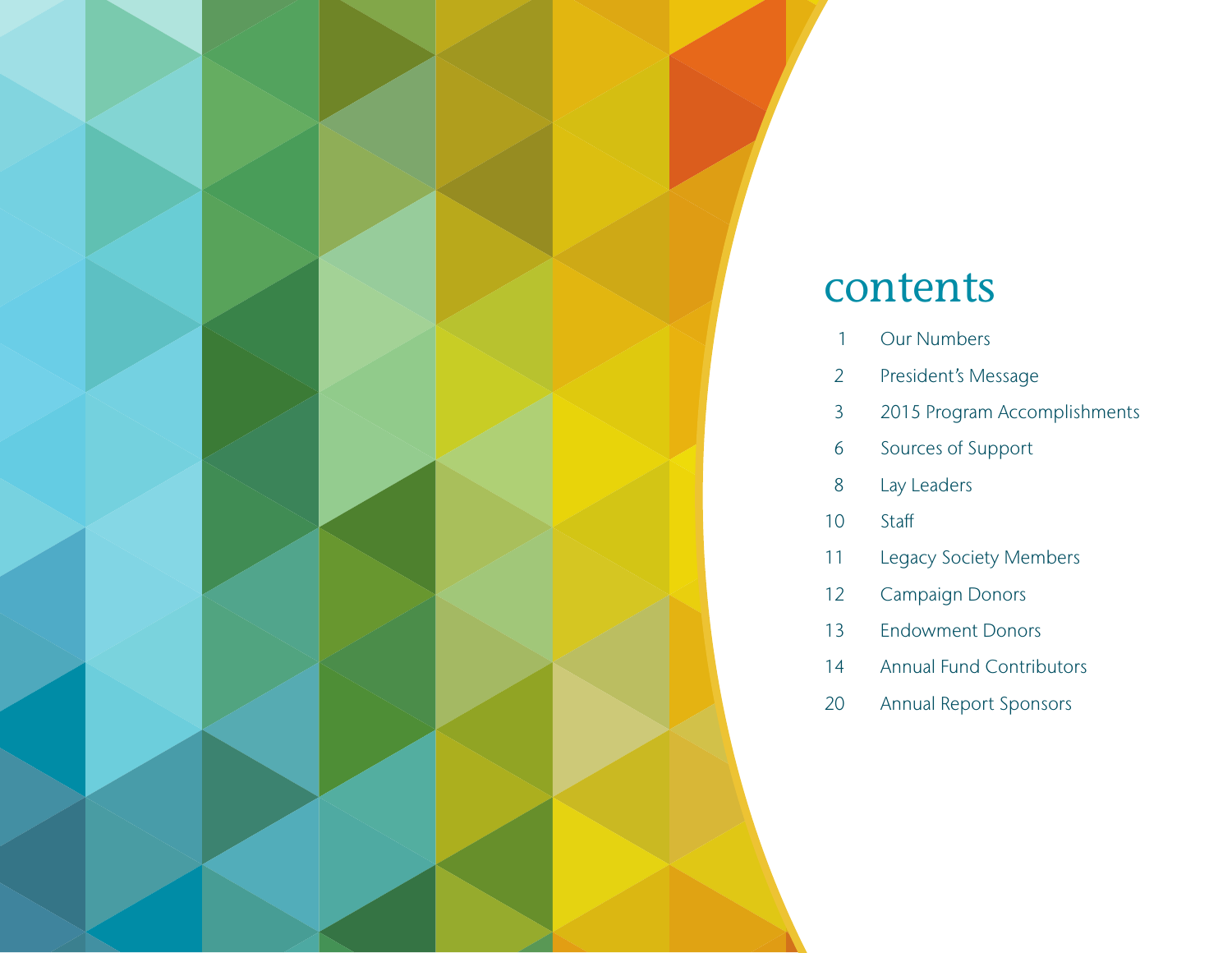## our numbers...

3,421 jobseekers connected with employers at our 50+ Employment Expos

paint a picture of compassion, creativity and commitment. They are milestones on a journey that started 42 years ago, and they inspire us to imagine all the good JCA® can do in the next 42. Most of all, they make us smile, because in every number, we see a common denominator: the support of our generous donors.



Clients come first at JCA, with 88 cents of every dollar directed into programs, not overhead.

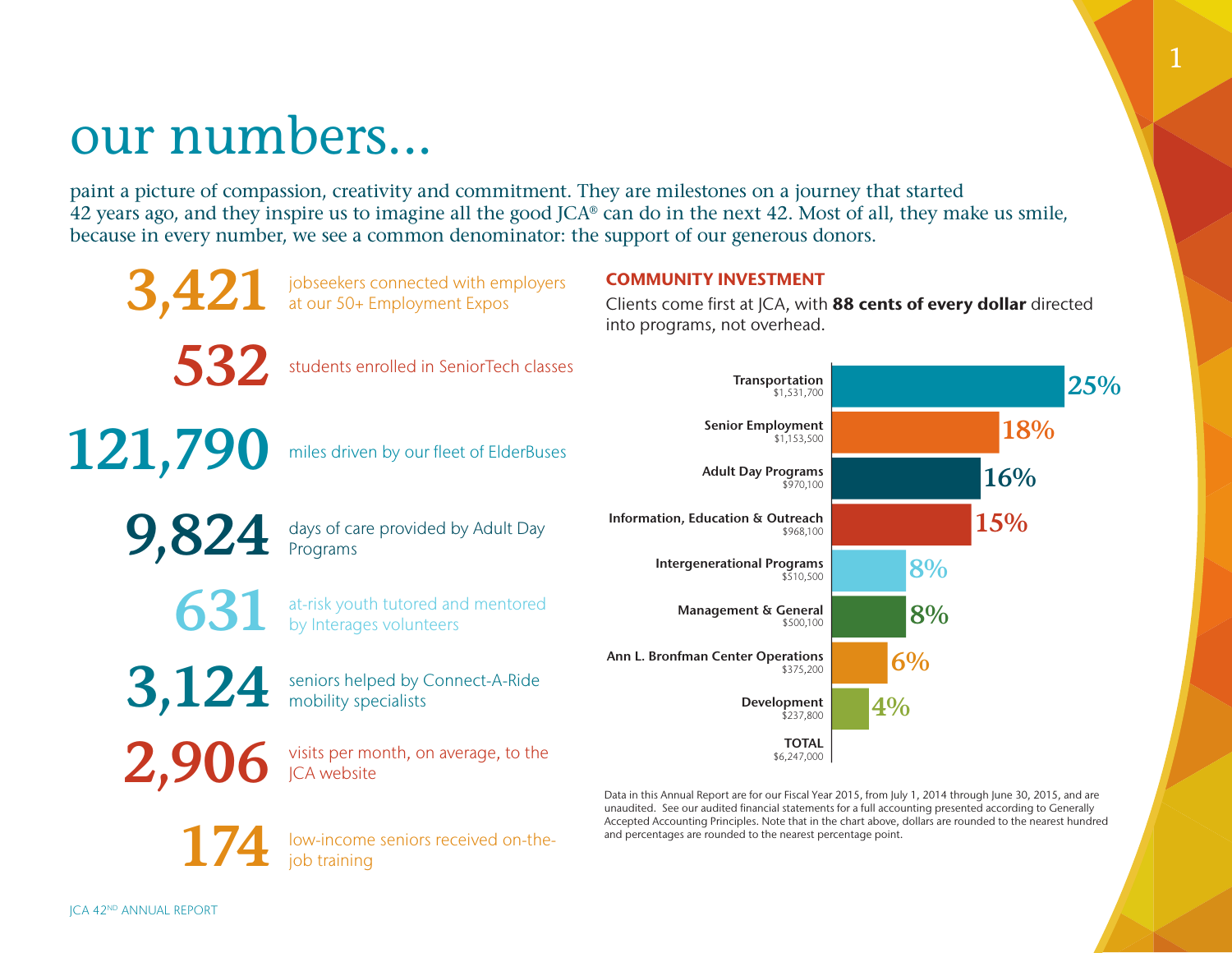## president's message



### Dear Friend,

Last year, the youngest Baby Boomers – those born between 1946 and 1964 – turned 50, a harbinger of things to come.

Consider that in 1973, when a team of visionary volunteers founded the Jewish Council for Aging®, about 1 in 10 Americans was age 65 or older. Today, the proportion is 1 in 7. By 2030, it will be 1 in 5.

The D.C. region is no exception to these trends. For instance, in Montgomery County, where JCA is headquartered, the number of residents age 65+ in 2014 was just over 141,000. By 2030, it will top 220,000 as the percentage of those 65 and older rises from 13.7 percent of the population to 19 percent.

As you read this annual report, which looks at JCA's most recent fiscal year "by the numbers," it is important to keep these staggering population trends in mind. As a nation – and in our local communities and neighborhoods – how are we going to meet the needs of a graying population?

Clearly, we must keep our eyes on the future, in an effort to anticipate and respond to the needs of a growing cadre of older adults. To that end, one of JCA's key accomplishments in 2015 was the Board's adoption of a strategic plan for 2016-2018, which you can view at AccessJCA.org/StrategicPlan.

As a nation and a community, we must think and act strategically and that means that we must invest in services and infrastructure to serve our aging population, as well as those who care for elders. Here at JCA, we will build on what we do well and find ways to expand proven programs to meet growing needs. At the same time, we have dedicated ourselves to finding new solutions, forging new collaborations and exploring new avenues.

Thank you for enabling us to do so.

With deep appreciation for your continued support,

Sheldon Grosberg

JCA provides access, answers and opportunities for older adults and family caregivers throughout Greater D.C. When you add up the impact, JCA programs and services touch the lives of more than 30,000 older adults each year.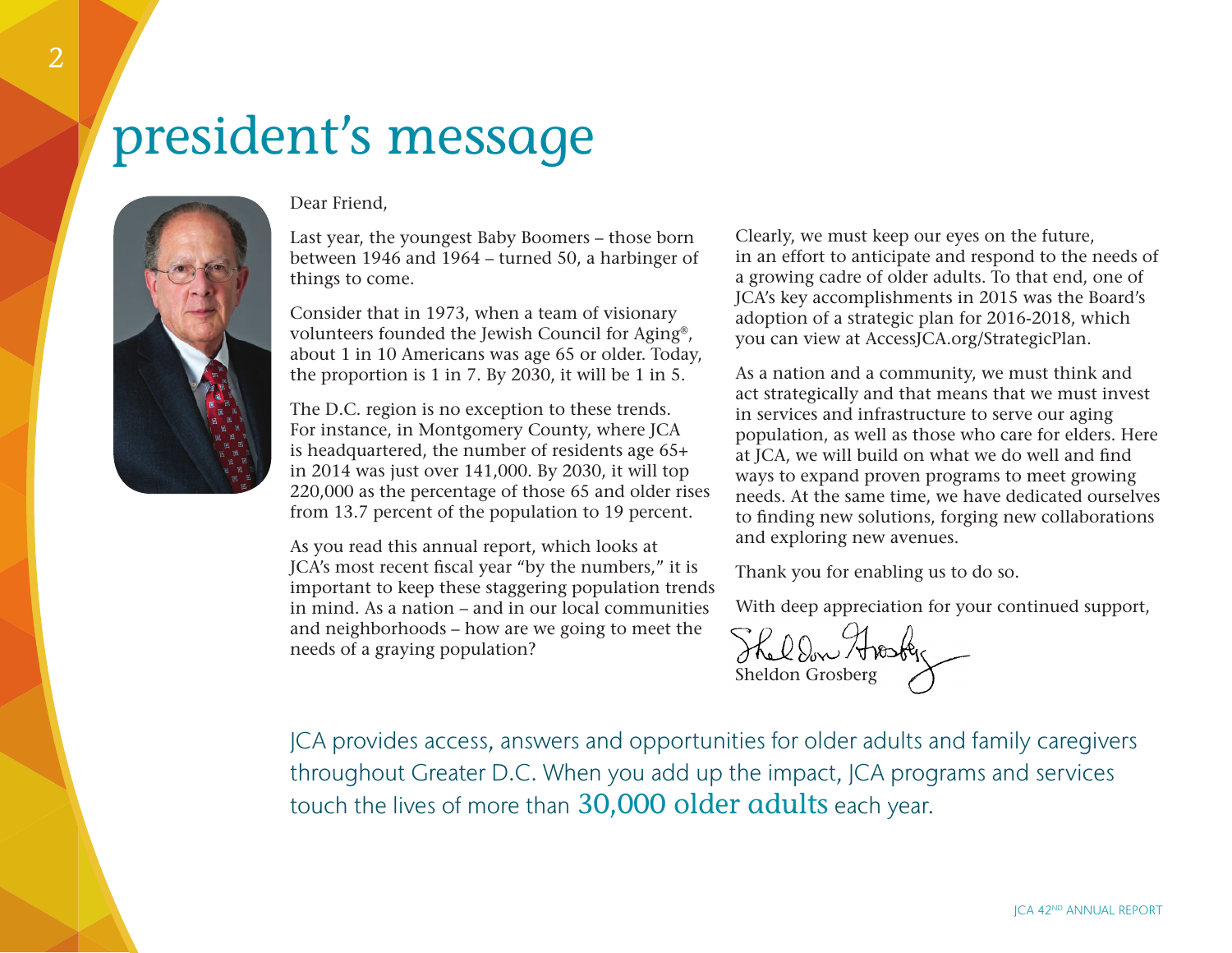## program accomplishments

### Transportation

For 42 years, JCA has helped local seniors travel throughout the area. While the needs have grown and evolved, one thing remains constant: transportation is critical to helping people grow old with dignity, independence and vitality.

- Our fleet of ElderBuses and team of specially trained drivers allowed scores of seniors get around. This included transporting adult day participants to JCA's Misler Center and Gorlitz Kensington Club and operating shuttles to five senior centers in Montgomery County. All told, our ElderBuses traveled 121,790 miles last year.
- The Connect-A-Ride Transportation Resource Center provided expert answers and education, with Information and Mobility Specialists responding to 10,929 inquiries and making 8,633 referrals to help seniors find safe, affordable rides.
- JCA also worked to shape the future of senior transportation. In December, we launched the third round of Getting All Around the County, a federally funded project to increase the engagement of Montgomery County seniors and adults with disabilities in transportation planning.
- Our volunteer driver programs, NV Rides (which is administered by the Jewish Community Center of Northern Virginia) and VillageRides, set the pace in a world where 90 percent of adults wish to stay in their homes as they age.



**46,776** passenger trips provided by ElderBuses, a 30% increase over fiscal year 2014

**3,124** callers assisted by Connect-A-Ride mobility specialists, a 20% increase over fiscal year 2014

**643** rides provided to 187 low-income, disabled seniors by the Escorted Transportation Project

**79** seniors and disabled adults empowered to use public transportation at RideSmart Travel Training Workshops

2,674 rides for 168 seniors provided by 143 volunteer drivers through NV Rides

**1,264** rides for 98 seniors provided by 107 volunteer drivers through VillageRides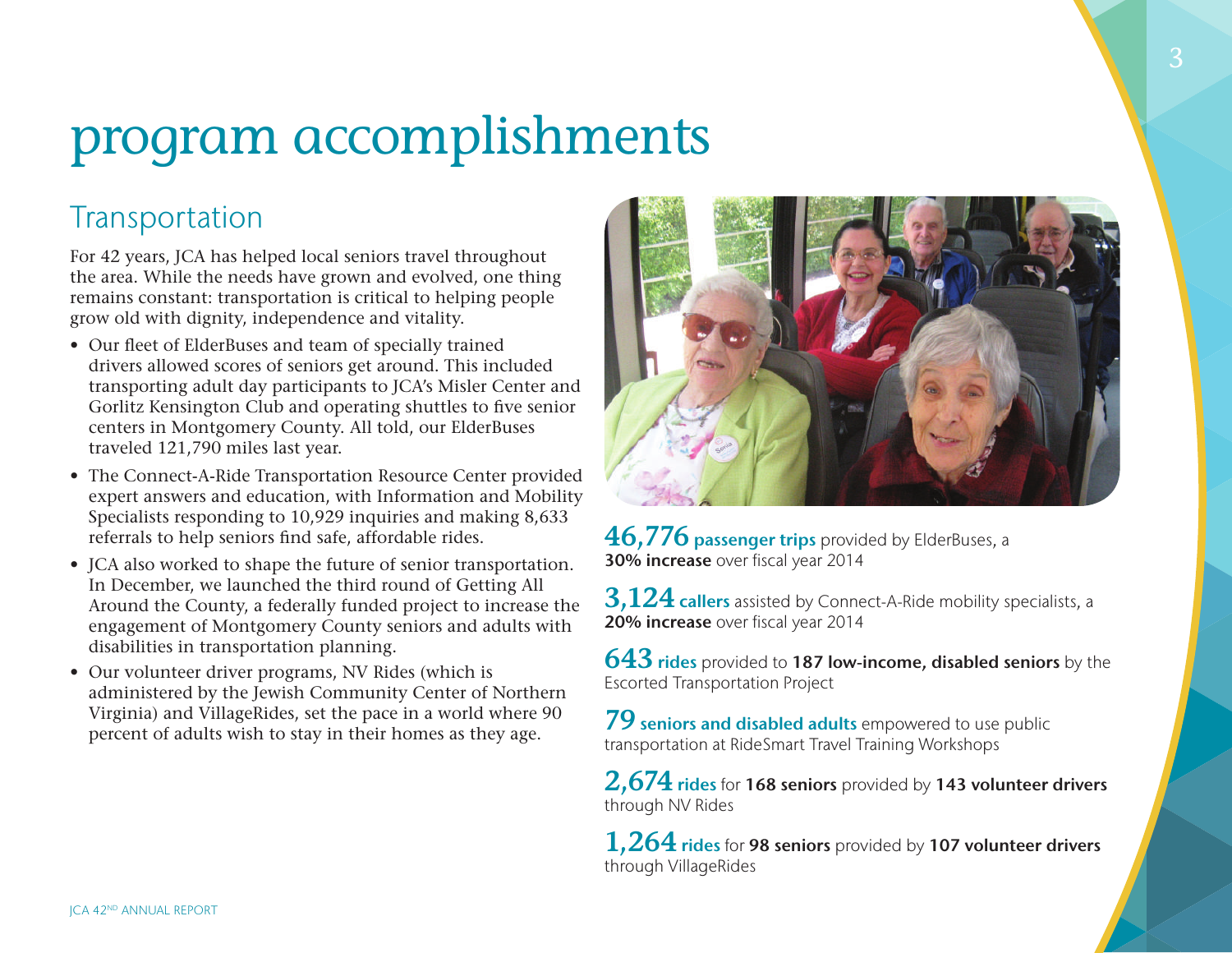### Senior Employment

**72,384** hours of community service worth \$608,045 provided by  $174$  on-the-job trainees at  $54$  host agencies

**3,421** jobseekers age 50+ connected with 135 exhibitors at two 50+ Employment Expos in Virginia and Maryland

**56 older adults** received intensive job-search training and mentoring through The Career Gateway!

JCA is an older worker expert, and our employment programs address the of jobseekers who face a variety of challenges.

- The Senior Community Service Employment Program worked with 174 seniors from Montgomery and Frederick counties who were age 55 or older and living at or below 125 percent of the Federal poverty line. Thanks to the U.S. Department of Labor, Senior Services America and JCA's generous friends, these trainees were compensated at minimum wage while gaining job skills and performing valuable community service at 54 local charities and government agencies, including JCA.
- Our 50+ Employment Expo held in Tysons on May 25 gave 654 attendees the opportunity to connect with 34 employers and 16 training institutions and community resources.
- The 50+ Employment Expo in North Bethesda on June 1 was even larger, attracting 2,767 jobseekers, 47 employers and 38 community resources.
- The Career Gateway! an innovative program that has graduated 305 participants since its founding in 2010 – provided 30+ hours of intensive, specialized training and mentoring to professionals age 50+ looking to re-enter the workforce.

### Adult Day Programs

**7,897** days of care provided to 100 vulnerable seniors at the Albert & Helen Misler Adult Day Center

**1,927** member days provided to 44 older adults with early-stage memory loss at the Samuel Gorlitz Kensington Club

Care, compassion and community – that's what seniors and caregivers found at JCA's Misler Adult Day Center Center and Kensington Club, both of which are part of our Ruth & Hans Cahnmann Center for Supportive Services.

- 100 seniors received health monitoring and nursing at the Misler Center, which is a licensed, State-certified program for seniors dealing with cognitive or physical challenges (or both, as they often are). Participant days at Misler increased 16 percent from fiscal year 2014.
- The Gorlitz Kensington Club, our social day program for older adults with early-stage memory loss, served 44 members and laid the groundwork for a second program location at Ingleside at King Farm, an assisted living community in Rockville, Maryland.
- Our supportive services team facilitated a Caregiver Support Group for family members and a "Ninth Week Group" for participants who had previously completed the 8-week Early-Stage Dementia Support Group.
- Thanks to a grant from the Health Care Initiative Foundation, the Misler Center became a certified Music & Memory program, with staff trained to use iPods to create customized playlists for participants.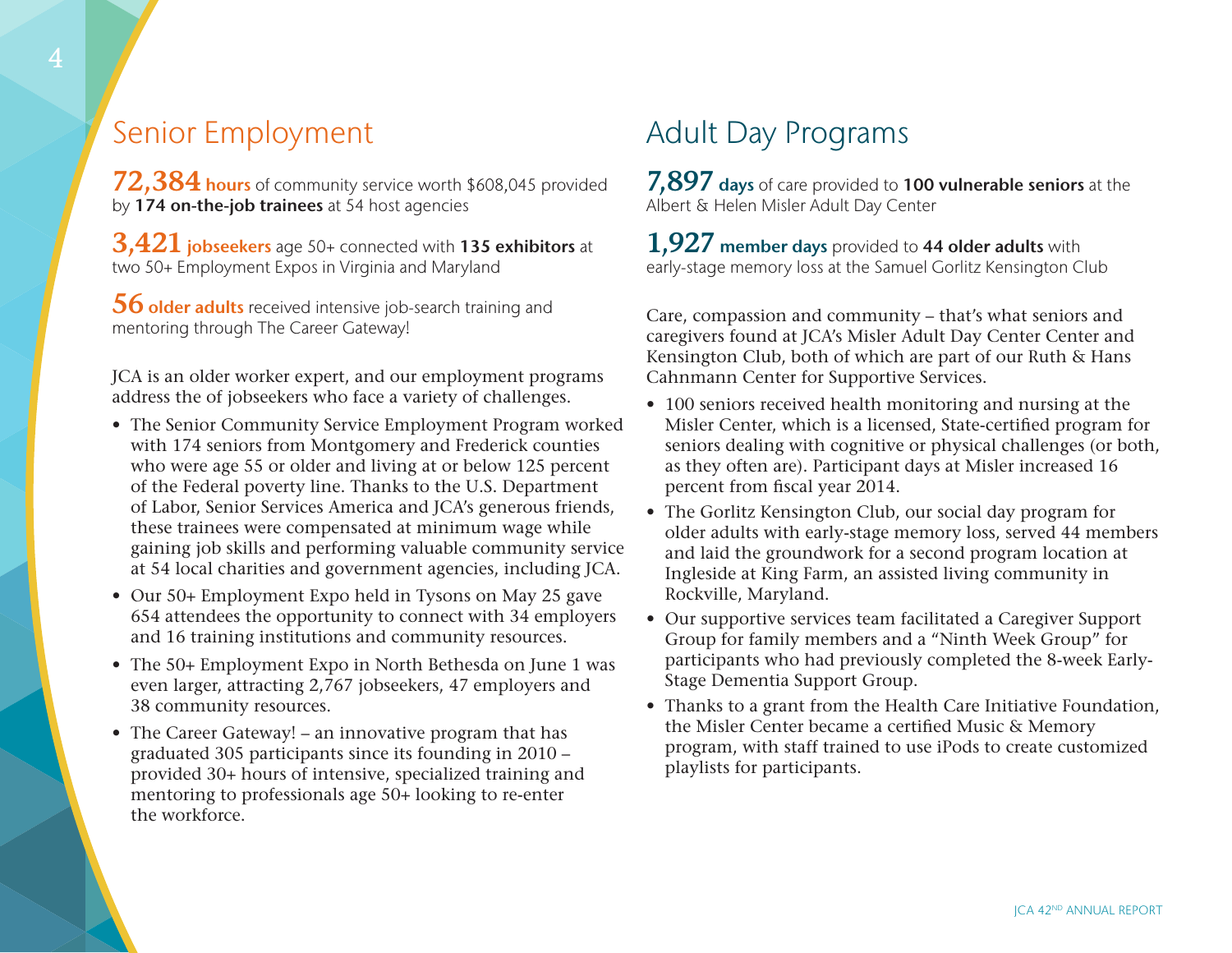### Intergenerational Programs

**303** volunteers age 50+ donated 7,095 hours of skilled and compassionate volunteer service to Interages programs

**631** at-risk students in Montgomery County Public Schools received mentoring and tutoring

### **365** youth volunteers befriended 308 vulnerable elders

Connecting the generations is an integral part of JCA's mission, and our Heyman Interages® Center, which was founded nearly three decades ago, is a recognized leader in intergenerational programming.

- JCA's Interages program became the second official chapter of a new Intergenerational Leadership Institute created and facilitated Dr. Matthew Kaplan of Penn State University.
- The Intergenerational Resource Center's quarterly e-newsletter went to more than 3,000 recipient, allowing professionals and organizations to learn from JCA's experience.



### Information, Education & Outreach

**1,622** hours of volunteer assistance provided by phone and email to those seeking answers through the Rose Benté Lee Senior HelpLine and Steven M. Reich HomeCare Resource Center

**968** hours of instruction and 4,340 hours of service donated by SeniorTech volunteers at six training centers

Across the D.C. metro area, older adults and their families count on JCA for senior-friendly education and expert information about aging.

- Last year, 532 older adults learned computer and technology skills in our SeniorTech classes – which are taught to seniors by seniors.
- In collaboration with *Washington Jewish Week*, we published quarterly senior resources guides on timely topics for today's older adults, including hearing loss and using personal technology for better health.
- The *AccessJCA* print newsletter reached 7,000 households and our *JCA Today* online newsletter kept us connected to thousands of friends and supporters.
- Our redesigned website, which launched in October 2015, received an average of 2,906 visits a month.
- JCA's social media presence continued to grow, as we shared resources, promoted programs and connected with the community on Twitter, LinkedIn and Facebook. As of June 30, 2015, we had more than 1,000 Facebook followers.

Photo: Our third annual Senior Prom, organized by Interages and hosted by the Misler Center, was co-sponsored by BBYO (a membership organization for Jewish teens) and Charles E. Smith Life Communities. The prom is part of Good Deeds Day, an international day of community service led locally by The Jewish Federation of Greater Washington.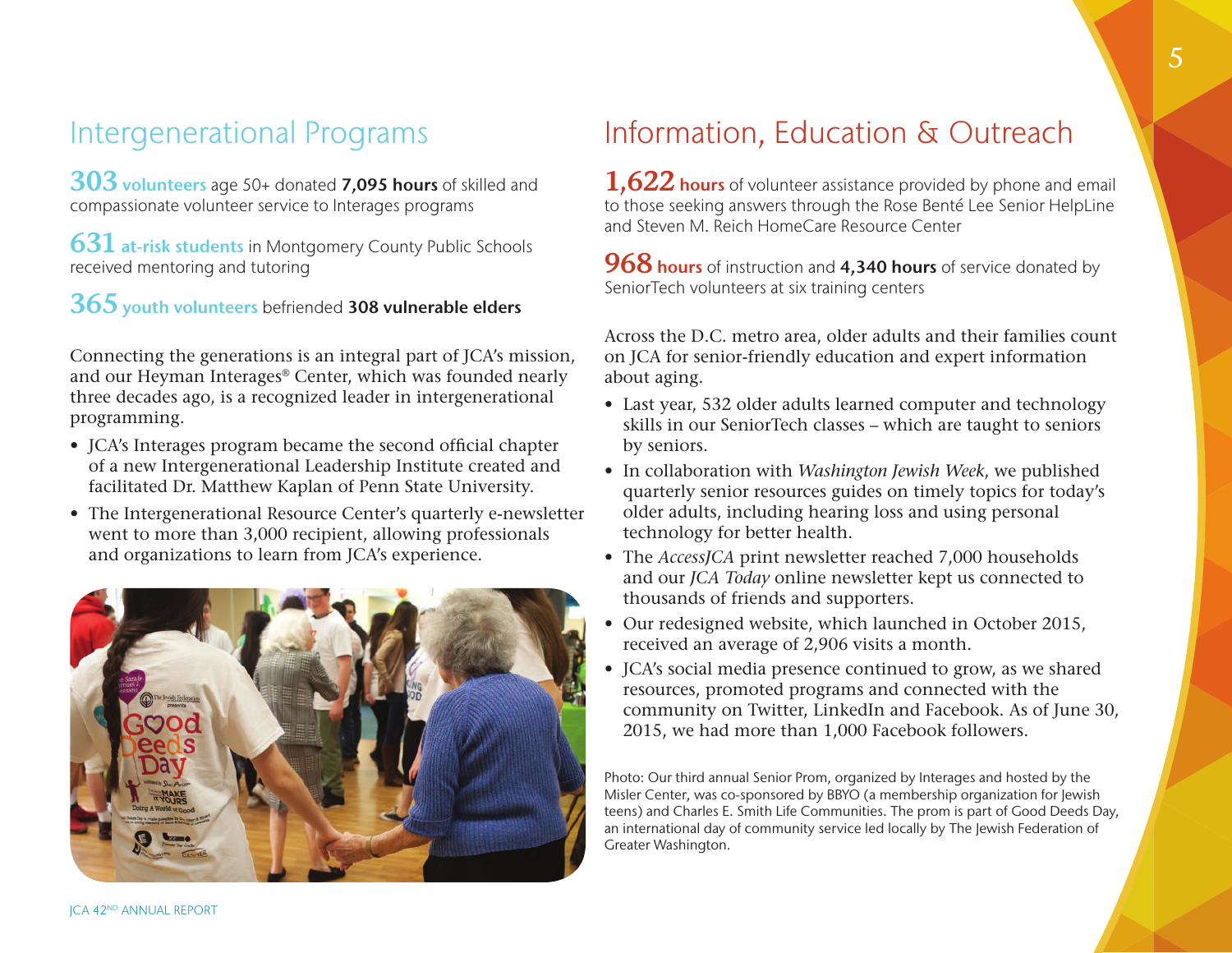## sources of support



Data in this Annual Report are for our Fiscal Year 2015, from July 1, 2014 through June 30, 2015, and are unaudited. See our audited financial statements for a full accounting presented according to Generally Accepted Accounting Principles. Note that in the chart above dollars are rounded to the nearest hundred and percentages are rounded to the nearest whole percentage point.

### Philanthropy is the cornerstone of every JCA program.

**Philanthropic support**, which we describe in detail on pages 11-20, includes:

- Pledges and outright gifts of cash or securities to our annual fund, Campaign for the 21st Century and Productive Aging Award Dinner.
- The donations we received through the United Way, Combined Federal Campaign and Maryland Charity Campaign.
- Such non-cash gifts as donated program space, computers, furniture, and legal counsel as well as other essential volunteer support.
- Funds from Car-J, a vehicle donations program that simultaneously supports JCA, the Jewish Foundation for Group Homes and the Jewish Community Center of Greater Washington.

**Grants** and contracts supported many JCA programs, with some covering 80 percent or more of the programs' costs. Grants and contracts funded a wide variety of programs, including \$724,434 from Senior Service America for the Senior Community Service Employment Program; \$660,148 from the Montgomery County Recreation Department for the Senior Center Shuttle; \$290,659 as an unrestricted allocation from The Jewish Federation of Greater Washington; an estimated \$116,370 from the Fairfax Consolidated Community Funding Pool for the NV Rides Program; and \$97,895 from the Maryland Department of Health & Mental Hygiene in support of the Misler Adult Day Center. We include grant givers in the roster on pages 14-20.

A copy of JCA's current financial statement is available upon request by contacting the Jewish Council for the Aging of Greater Washington, Inc. at 301.255.4200, 703.425.0999, or 12320 Parklawn Drive, Rockville, MD 20852. DISTRICT OF COLUMBIA: JCA is registered with the District of Columbia Department of Consumer and Regulatory A!airs, P.O. Box 92300, Washington, DC 20090-3020. FLORIDA: A COPY OF THE OFFICIAL REGISTRATION AND FINANCIAL INFORMATION FOR THE JEWISH COUNCIL FOR THE AGING OF GREATER WASHINGTON, INC. (REGISTRATION NO. CH36992) MAY BE OBTAINED FROM THE DIVISION OF CONSUMER SERVICES BY CALLING TOLL-FREE 1-800-435-7352 WITHIN THE STATE OR BY VISITING WWW.800HELPFLA.COM. REGISTRATION DOES NOT IMPLY ENDORSEMENT, APPROVAL, OR RECOMMENDATION BY THE STATE. MARYLAND: Documents and information submitted to the State of Maryland under the Maryland Charitable Solicitations Act are available from the Maryland Secretary of State's Office, State House, Annapolis, MD 21401 for the cost of copying and postage. NEW YORK: A copy of our latest financial report may be obtained by contacting the New York State Attorney General's Charities Bureau, 120 Broadway, 3rd Floor, New York, NY 10271. VIRGINIA: A financial report is available from the Virginia State Division of Consumer Affairs, P.O. Box 1163, Richmond, VA 23209. As is true for all charities, however, registration by these governmental organizations does not imply their endorsement. A copy of JCA's IRS 990 is available for public inspection at JCA's Rockville office during normal business hours, Monday through Friday (except holidays), 9 a.m-5 p.m.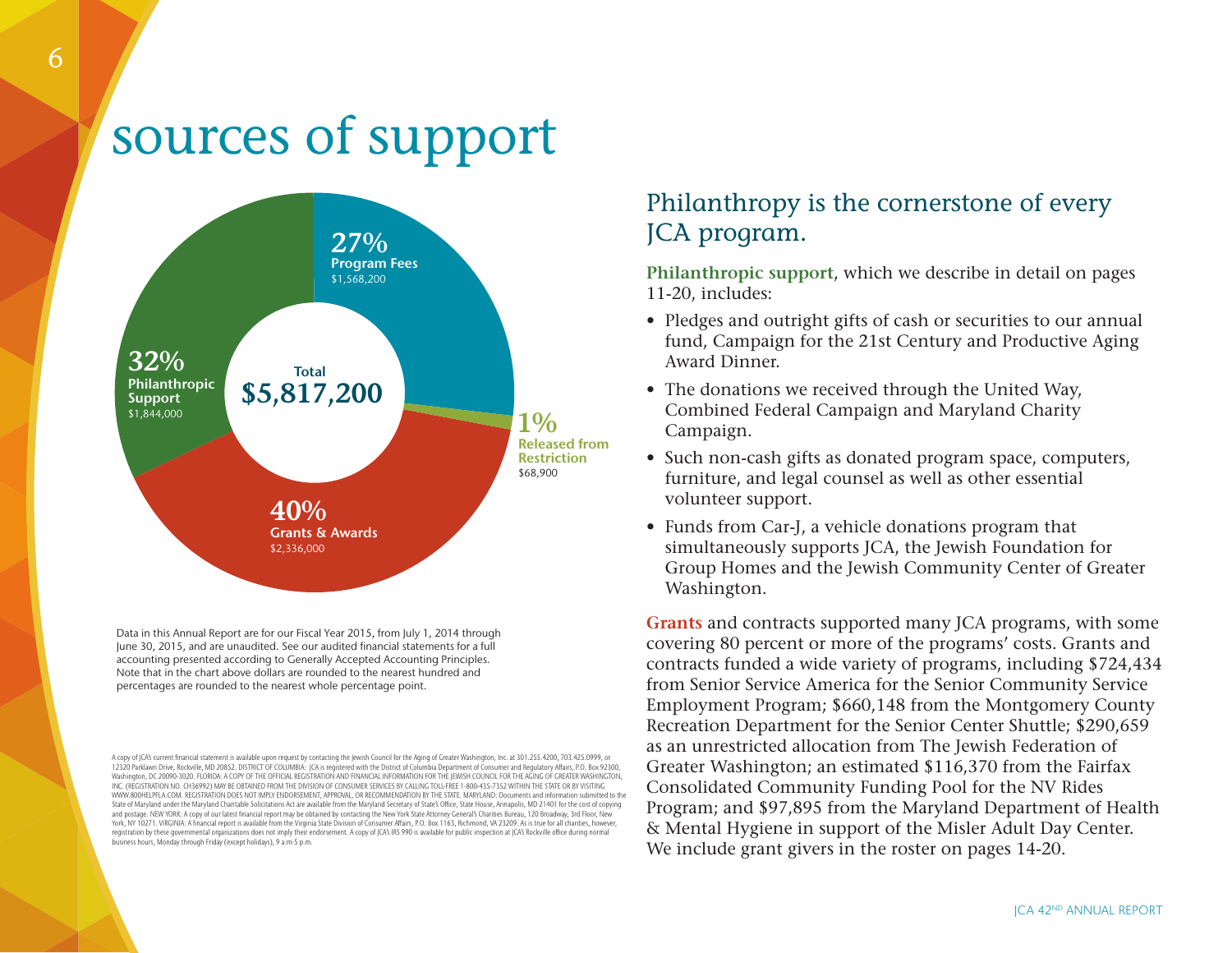**Program fees** charged for computer training, adult day programs, certain transportation services and other services helped make ends meet, yet we never want such fees to be a barrier between those who need help and the help we provide. When fees presented a hardship, we utilized state and other public resources when we could and our own pool of Opportunity Grants ("scholarships," donated by generous friends) when we could not.

The fee revenue we report also includes honoraria or billings from the professional consultation we provided through the National Center for Productive Aging® (a JCA program) and rental income from the Nonprofit Village, a charity that leases from us the top floor of our 31,000-square-foot headquarters office. As of June 30, 2015, 18 charities in addition to JCA had found a home in the JCA headquarters building.

**Compassion Funds** provided essential income. A \$68,900 release from these endowed funds helped to provide program stability during the year. For details, see page 13.

Each gift, grant and fee is a building block to the work we do, and we are proactive about explaining them. In recognition of our commitment to transparency, GuideStar, a national library of charitable information, has named JCA a Gold Exchange Participant, its highest designation.

JCA 42ND ANNUAL REPORT

### More than **500 friends** of JCA attended our 2015 Productive Aging Award Dinner!

On April 26, 2015, JCA held it's 22nd Annual Sylvia Blajwas Productive Aging Award Dinner. A record crowd joined us in celebrating this year's honorees, Alan and Arlene Alda, along with Sylvia Greenberg, recipient of JCA's 2015 Humanitarian Award.

### **This was JCA's most successful dinner to date, and we thank our guests and event sponsors for their generous support!**

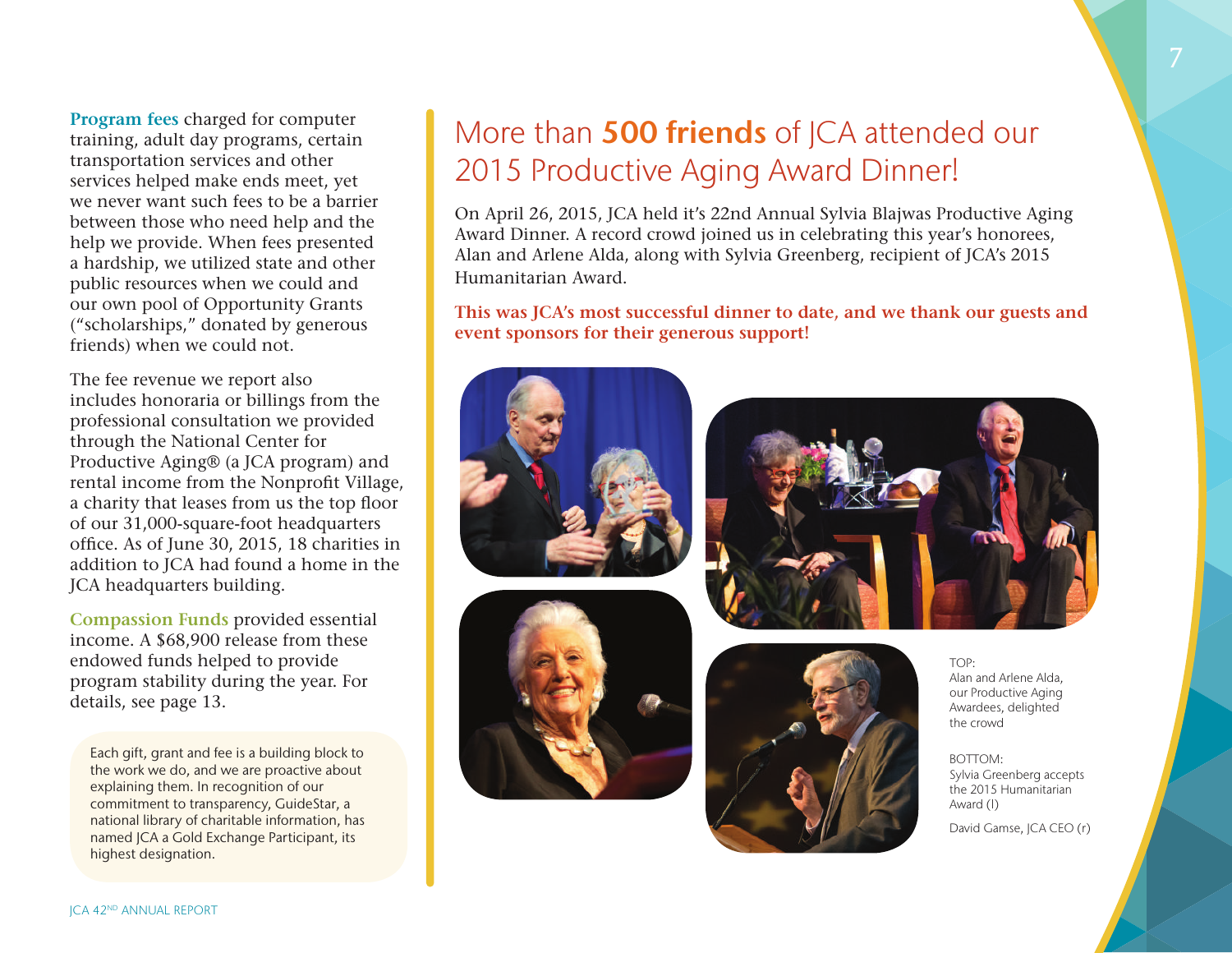## lay leaders

### We salute our volunteer leadership team!

### **EXECUTIVE COMMITTEE**

2014-2015 with terms ending on October 8, 2015

President: Sheldon Grosberg

First Vice President: Kenneth Simonson

Second Vice President: Natalie Cantor

Third Vice President: Adrienne Mandel

Secretary: Marvin Rosenberg

Assistant Secretary: Nancy Fiedelman

Treasurer: Jeffrey Lipson

Assistant Treasurer: Linda Rosenzweig

Parliamentarian: Marion Kristal Goldberg

Member-at-Large: Howard Gleckman

#### 2015-2016 with terms commencing on

October 8, 2015

President: Sheldon Grosberg

First Vice President: Natalie Cantor

Second Vice President: Adrienne Mandel

Third Vice President: Jeffrey Lipson

Secretary: Nancy Fiedelman

Assistant Secretary: Linda Rosenzweig

Treasurer: Kenneth Simonson

Assistant Treasurer: Richard Galen

Parliamentarian: Marion Kristal Goldberg

Member-at-Large: Howard Gleckman

### BOARD OF DIRECTORS

Class of 2015 with terms ending on October 8, 2015 Fredric Cantor Kamal Cohen Debra Korth Marisa Lavine Jeffrey Linder James McMann Susan Miller

### Class of 2016

Ira Bartfield

Kamal Cohen

Howard Gleckman (concurrently serving in 2014-2015 and 2015-2016 as an Officer of the Board)

Norman Goldstein Gerald Levine Adele Winters

Class of 2017

Barbara Etkind Lynn Friss Feinberg Lynne Filderman Daniel Hodin Emily Hofmann Susan Merewitz

#### Class of 2018

Phyllis Coburn Debra Korth Marisa Lavine James McMann Susan Miller Marvin Rosenberg

### **TRUSTEES**

### 2014-2015

with terms ending on October 8, 2015 Philip Baker Sherman Cohn Myrna Cooperstein Harold Evans

Susan Finkelstein Irwin Goldbloom Karen Keats Neal Kursban Peter I. Levin Barry Nudelman Susan Berla Perry Stephen Rockower Rabbi Matthew Simon David Weinberg

### 2015-2016

with terms commencing on October 8, 2015 Philip Baker Fredric Cantor Sherman Cohn Edward Cooper Myrna Cooperstein Harold Evans Susan Finkelstein Irwin Goldbloom Karen Keats Neal Kursban Peter J. Levin

Barry Nudelman Susan Berla Perry Stephen Rockower Rabbi Matthew Simon David Weinberg

### PAST PRESIDENTS

George Hurwitz\* 1973-1975 Julius Sankin\* 975-1978 Rosalie B. Gerber\* 1978-1980 Saul I. Stern\* 1980-1982 Sidney Z. Mensh\* 1982-1984 Samuel I. Gorlitz\* 1984-1986 William Goldwater\* 1986-1988 Irvin "Bud" Lavine 1988-1990 Lawrence L. Levin 1990

> Stella M. Bernstein 1990-1992

Sylvia Raphael 1992-1994 Win Greenwald

1994-1996

Sally M. Herman 1996-1998 Judith S. Ball 1998-2000 Michael Goldberg 2000-2002 Elaine Kotell Binder 2002-2004 Richard Dine 2004-2006 Ed Bonder 2006-2008 Linda Kaplan 2008-2010 Barbara "Bobbe" Mintz 2010-2012 Samuel G. Kaplan 2012-2014

### LIFE MEMBERS OF THE BOARD

Toby Alterman Wayne Berman Joan Jolles Kline Sidney Kramer Bess B. Lavine Edward R. Levin Sonia Atlas Levin Laurence Levitan Laurel Barron Mendelsohn Irma Poretsky Sherry Rodman Jimmie Shapiro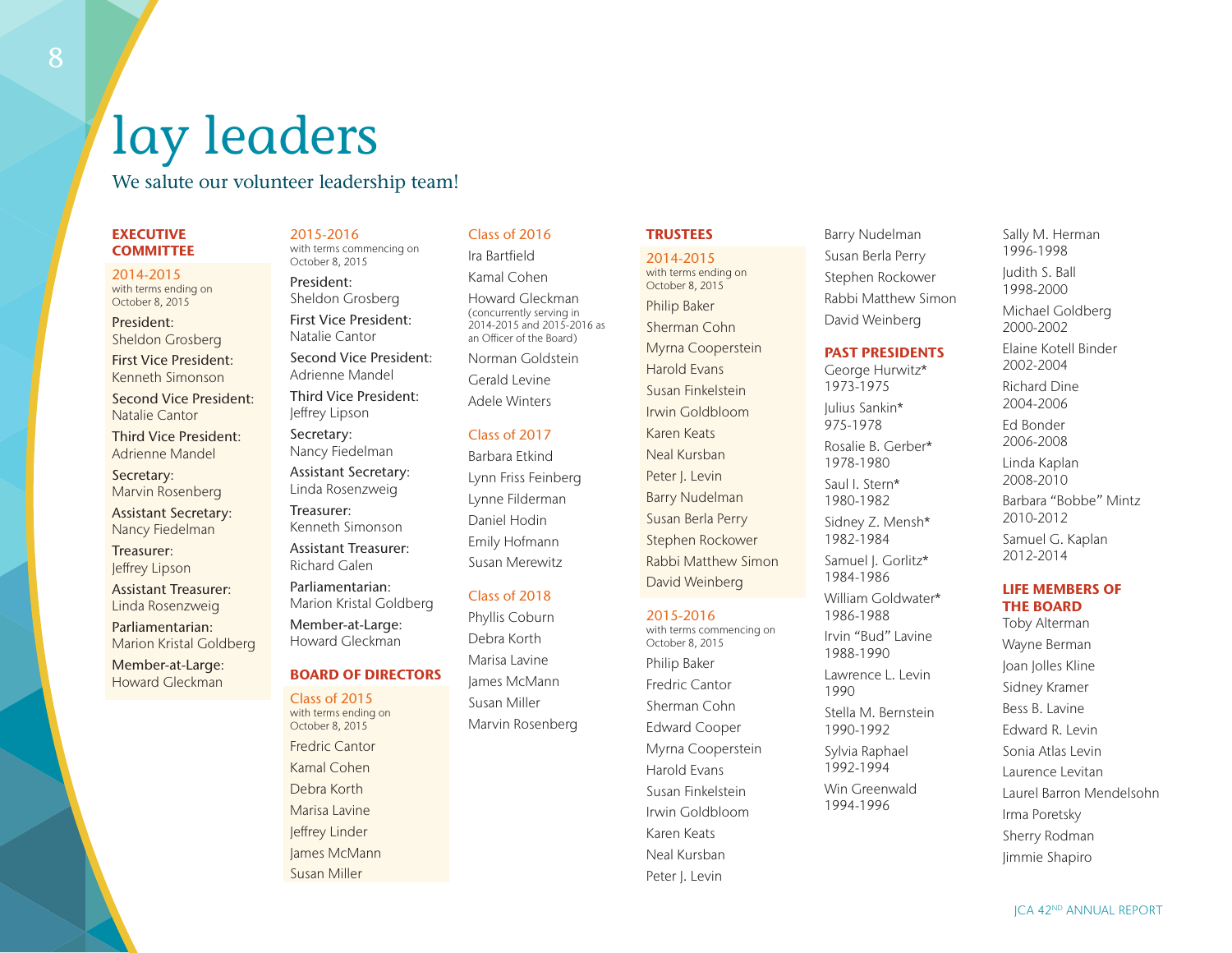Kenneth Simonson (concurrently serving in 2014- 2015 and 2015-2016 as an Officer of the Board)

Kitty Strauss

Kathleen Wiseman

### BOARD COMMITTEES AND TASK FORCES

and their chairpersons during Fiscal Year 2015

Adult Day Committee: Susan Miller

Advocacy Committee: Sheldon Grosberg

Annual Meeting 2014: Marion Kristal Goldberg

Annual Meeting 2015: Daniel Hodin

Budget, Audit & Finance Committee: Jeffrey Lipson

Create a Jewish Legacy Campaign Committee: Barbara "Bobbe" Mintz

Development Committee: Barbara "Bobbe" Mintz

Interages Committee: James McMann

Investment Committee: Michael Goldberg (through October 2014)

Rob Greenblatt (starting November 2014)

Leadership Committee: Richard Dine

Nominating Committee: Richard Dine

Productive Aging Award Dinner Steering Committee: Jan Solomon and Kenneth Simonson

Ruth Breslow-Young Staff Award Selection Committee: Edward R. Levin Strategic Planning Task Force: Howard Gleckman

Transportation Committee: Susan Berla Perry

\*This lay leader is of blessed memory as are Life Members of the Board Maurice D. Atkin, Anne Bord, David Brooks, Elizabeth Cantor, Mollie Caplan, Anne Gelfand, Howard Katzman, Jack Kay, Howard Polinger, Lester Poretsky, Anne Reich, Harvey Wertlieb, and Executive Director Emeritus Ruth Breslow-Young.

Listings are as of September 16, 2015 Last year, JCA benefited from the support of more than 800 volunteers.

Every hour worked by a volunteer multiplies our impact, allowing us to do more good with every dollar, and our loyal volunteers are a powerful source of support throughout the year.

Volunteers are an integral part of the JCA team, often working side-by-side with staff on the front lines and behind the scenes to support programs and events. JCA volunteers teach courses, mentor jobseekers, tutor children, speak at community events, provide rides to elderly neighbors, design new programs – and much more! Our lay leaders (listed at left) are volunteers, too.

### **We thank our amazing volunteers for their support and dedication!**



Each year, JCA recognizes an outstanding volunteer with the Jacqueline Unger Community Service Award. Elinor Ginzler, Senior Director of Supportive Services (left) presented last year's award to Pearl Lake, Kensington Club volunteer, at JCA's 2014 Annual Meeting.

### KEY VOLUNTEER ADVISERS

Bylaws & Ethics Counsel: Marion Goldberg, Winston & Strawn, Washington, DC Chief Information & Technology Adviser: David Baum, McLean, VA General Counsel: Ken Jacob, Arent Fox LLP, Washington, DC Personnel Policies Counsel: Edward R. Levin, Saul Ewing LLP, Washington, DC Medical Director: Susan Miller, M.D., Bethesda, MD Owner's Representative, Ann L. Bronfman Center: Terry Korth, The Korth Companies, Gaithersburg, MD Retirement Plan Counsel: Linda Rosenzweig, Keightley & Ashner LLP, Washington, DC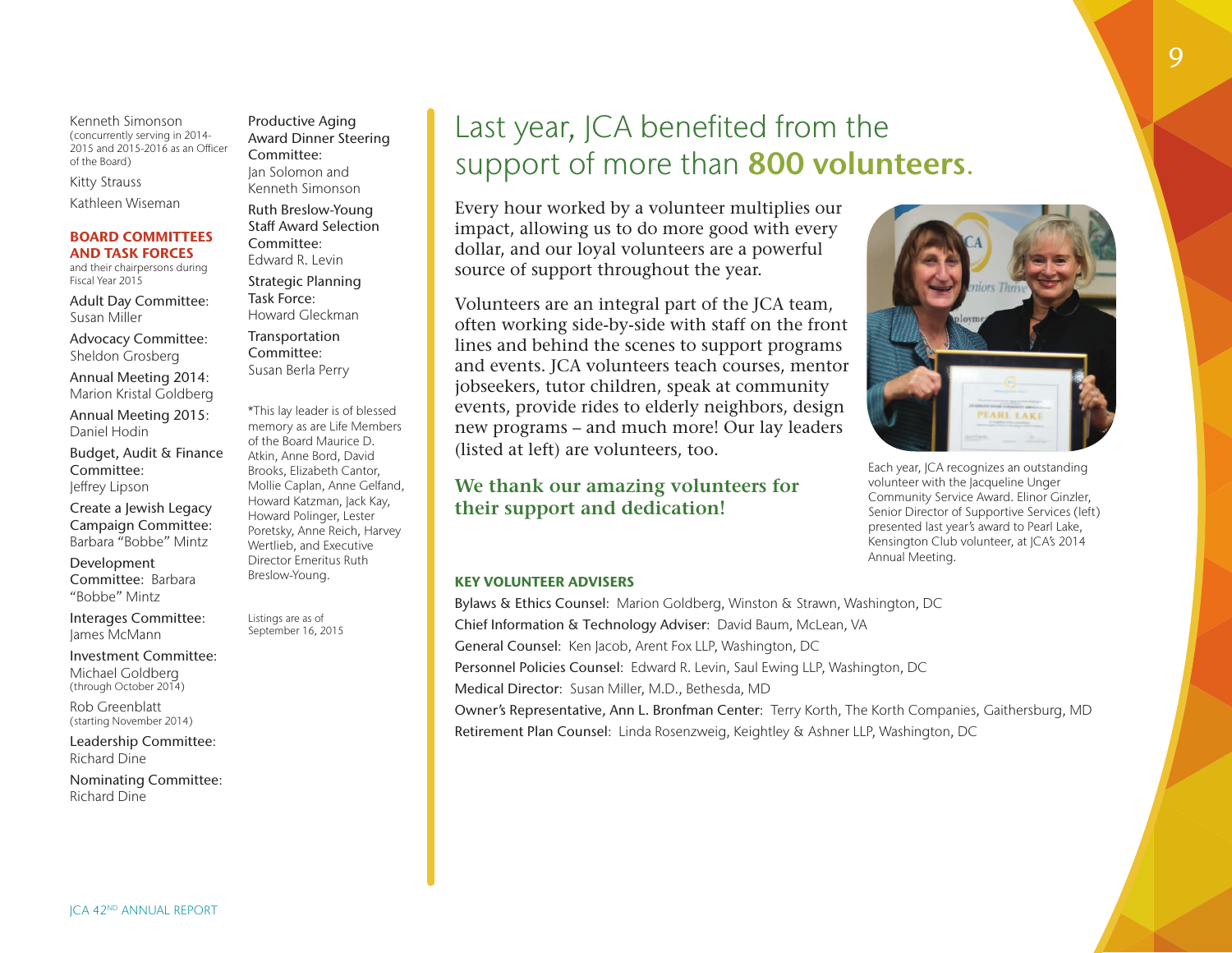## staff

### EXECUTIVE OFFICE

David Gamse, Chief Executive Officer Tina Lunson, Special Assistant to the CEO Amy Southerland, Senior Writer/Editor

### INSTITUTIONAL ADVANCEMENT

Micki Gordon, Assistant CEO/Senior Director of Development Robin Blackman, Administrative Assistant, SeniorTech Bonnie Clausen, Coordinator, Donor & Community Engagement Ellen Greenberg, Director, Information & Education Maria Hernandez, Receptionist Lorraine LeSchack, Development Assistant Koranee Peppe, Coordinator, Grants Writing

### FINANCE & ADMINISTRATION

Richard Stanley, Chief Operating Officer Jack Berezny, Controller Sandy Lo, Program Assistant, Senior Community Service Employment Program Keh-Ay Shyu, Accountant Yonette Wilson Williams, Director, Senior Employment Programs Richard Zung, Accountant

### HEYMAN INTERAGES® CENTER

Carol Croll, Senior Director Leah Bradley, Assistant Director/Manager of Volunteer Services Esther Kaleko-Kravitz, Program Coordinator Jennifer Mueller, Senior Program Coordinator Janel Peters, Program Coordinator Karen Wittmann, Program Coordinator

### RUTH & HANS CAHNMANN CENTER FOR SUPPORTIVE SERVICES

Elinor Ginzler, Senior Director

#### Rose & Harold Kramer Center on Transportation Moti Galil, Director

Andrew Belliel, Driver Kelly Dean, On-call Driver Davd Doroheng, Driver Ronnell Foreman, Driver Gabryal Hughey, Assistant Director Pierre Jean-Claude, Driver Andres Lazo, Driver Robin Lee, Transportation Coordinator, Montgomery County Senior Centers Antonies Massenburg, Driver Kathy McCray, Driver Deborah Mulkey, Driver Arturo Nicolalde, On-call Driver Chris Prinz, Driver Berline Noubet Togna, Driver Iva Twyman, On-call Driver Barry Williams, Driver Steven Wilson, Sr., Driver

#### Mobility Management Programs

Harriet Shapiro Block, Director Nancy Cooper, Information & Mobility Specialist Katie Greenberg, Project Coordinator, Inclusive Coordinated Transportation Partnership Dana Hirsch, Program Manager, Escorted Transportation Pilot Program Trey Johanson, VillageRides Outreach & Marketing Specialist Abby Levin, Information & Mobility Specialist

#### Albert & Helen Misler Adult Day Center James Brigl, Director

Marie Blemur, PRN Nurse Janet Fields, Certified Nursing Assistant Ella Ginzburg, Health Coordinator Fanaye Hagos, PRN Certified Nursing Assistant Irene Kisin, Health Coordinator Harley Lattner, Social Worker Fran Lawrence, Activity Manager Hee Sun Lee, PRN Certified Nursing Assistant Meg Leeds, Activity Leader Marceline Ngo Ndjip, PRN Nurse Carol Neudstadt, Social Worker Ishmael Odai-Afotey, Activity Leader Gbemisola Peter-Olakiigbe, PRN Nurse Jacqueline Otieno, Administrative Assistant Robert Ratemo, PRN Certified Nursing Assistant Shirley Rocke, Geriatric Aide Rahel Tafesse, PRN Certified Nursing Assistant Simone Tennassee, Certified Nursing Assistant Genet Tekeste, Geriatric Aide

### Samuel Gorlitz Kensington Club

#### Colleen Kemp, Manager

Diana Caisse, Activity Leader Lily Groh, Activity Leader Ellis Schlossenberg, Activity Leader Louise Schneider, Activity Leader Dana Tate, Activity Leader Lisa Trachtman, PRN Activity Leader Brian Wood, PRN Activity Leader

This list is current as of September 21, 2015. For a current staff organizational chart, visit Access|CA.org/OrgChart.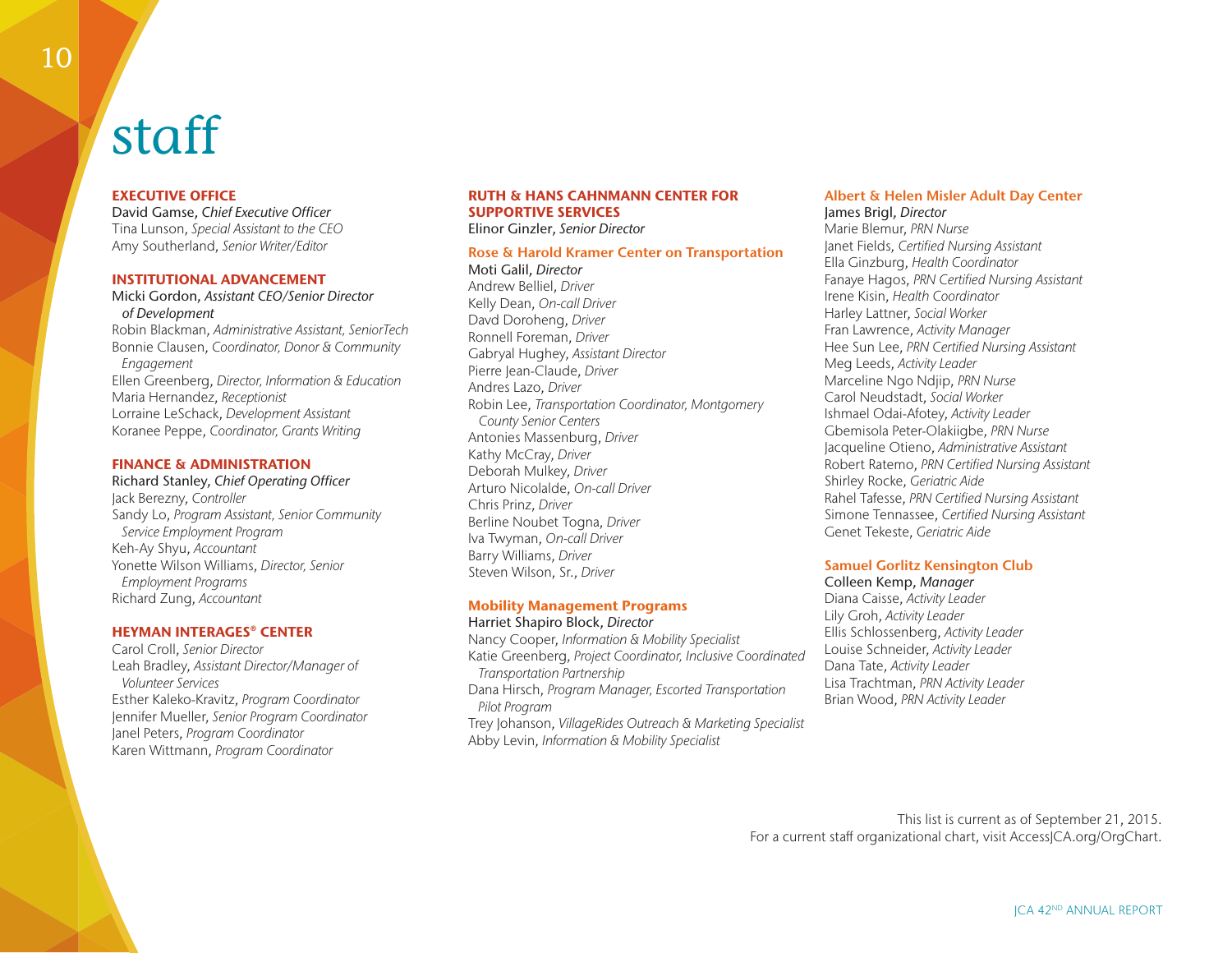## legacy society members

The men and women listed below have supported the Jewish Council for the Aging (or pledged their support) through a will, insurance policy or other planned giving instrument. We thank them all for their personal investment in JCA's future. Their selfless generosity will make a difference in the lives of seniors for generations to come.

David G. Abraham Cecile Alpert Seymour Alpert Jack Alterman Toby Alterman Rudolph Aronowitz Arnold Aronson Robert E. Asher Maurice D. Atkin David Baum Sheva R. Bernstein Ruth T. Bigelson Elaine Kotell Binder Dr. Richard A. Binder Murray Blackstone Abe Blajwas Sylvia M. Blajwas Anne R. Bord Helen S. Boston Irwin Bregman Ruth Breslow-Young Barry Cantor Natalie Cantor Alexander Chase Edna R. Cohen lefferson B. Cohen

Sherman L. Cohn Virginia E. Corb Frank DiCostanzo Joan DiCostanzo Margaret Flender Ewing Nancy E. Fiedelman Ruth Fine Jay G. Finkelstein Susan S. Finkelstein Isaac Fleischmann Rosalie Fonoroff Albert I. Fox Evelyn J. Fox Isadore & Fannie Foxman Chesed Fund Moses Freedman Louise Gabel David Gamse Peg Gamse Harry B. Gelboin Dr. Leon Gerber Rosalie Gerber Dorothy A. Glaser Dr. Allan R. Glass Joanne M. Goldstein Norman Goldstein

Ellen Greenberg Dr. Marshal Greenblatt Sheldon I. Grosberg Matthew D. Guy Megan M. Guy Joseph F. Henig Cathy M. Hodin Daniel P. Hodin Sigmund J. Jacobs Jacob M. Jaffe Nathan Kadan Frances R.B. Kaplan Leslie A. Kaplan Samuel G. Kaplan David A. Kosh Zelda H. Kosh Harold Kramer Rose C. Kramer Solomon Lazerow Harvey I. Leifert Joseph Levengard Gerald Levine Jeffrey A. Lipson Tina Lunson The Hon. Adrienne Mandel

Sarna B. Marcus Rosalind B. Marimont Edith S. Markus I. Lewis Markus James P. McMann Marjorie E. McMann Laurel Barron Mendelsohn Dr. Robert A. Mendelsohn Barbara S. Mintz Herbert H. Mintz Jeanne S. Mintz Albert Misler Helen Misler Annette G. Moshman Jack Moshman Eva D. Oswalt Florence Perman Robert Perman Eileen L. Robinson Marvin Rosenberg Sylvia W. Rothstein Dr. Randi Rubovits-Seitz Lorraine Rudney William E. Salomon, Jr. Belle Shapiro Samuel Sherwood

Rosalind Shifrin Fred Shindell Kenneth D. Simonson Gertrude L. Slifkin Dorothy I. Soffer Theresa Sollman Jan Solomon Helen G. Spector Saul I. Stern Rose Todress Bessie Turover Isador Turover Louis J. Walinsky Geraldine E. Weinrib Frances E. Wolf Sylvia Wubnig Belle S. Yaffee Rivka Yerushalmi



JCA is proud to be a founding member of the Create a Jewish Legacy Campaign, a program created and nurtured by The Jewish Federation of Greater Washington and its United lewish Endowment Fund.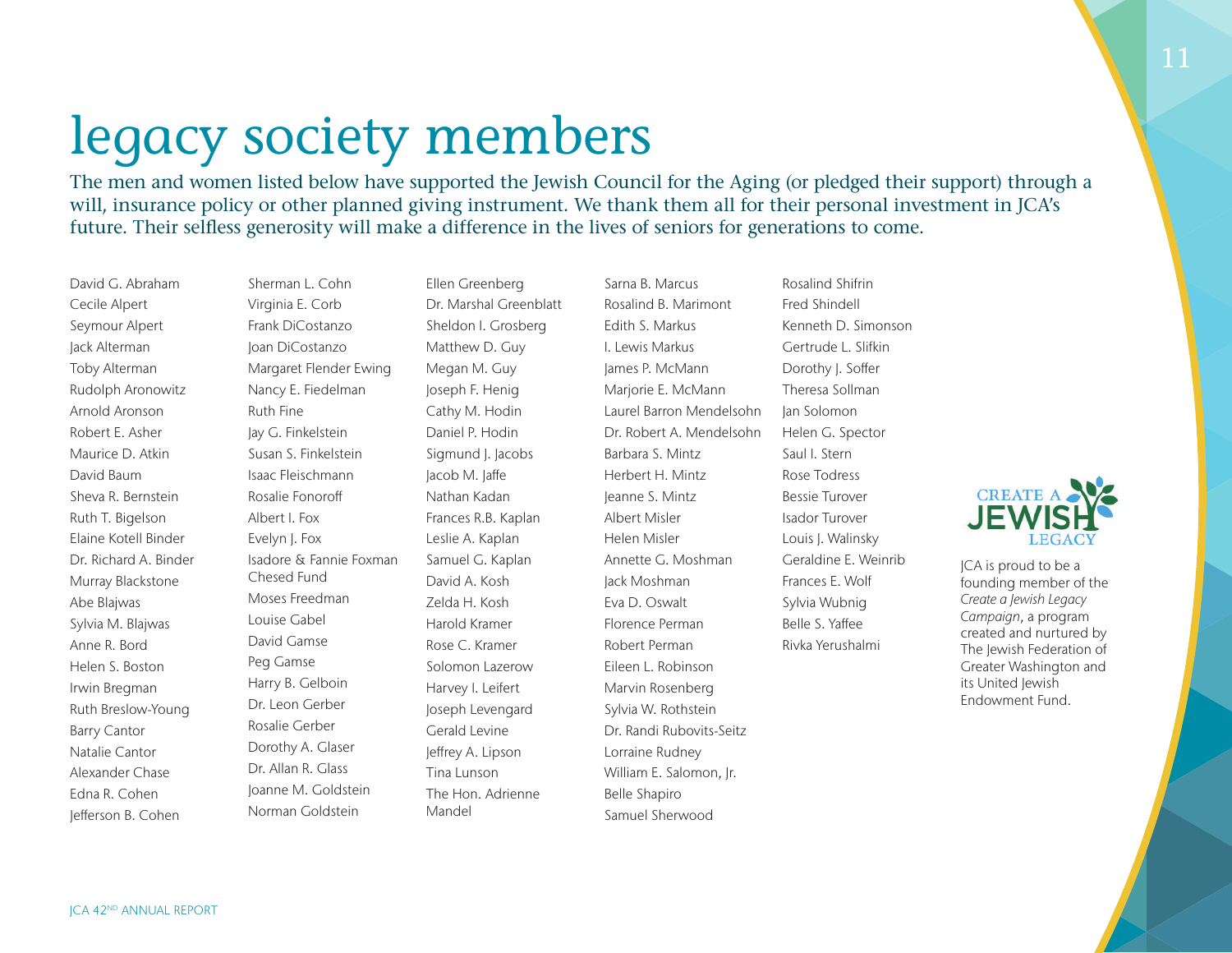## campaign donors

The *Campaign for the 21st Century* enabled us to purchase and renovate JCA's permanent home. Now it sustains that home, the Ann L. Bronfman Center, as well as our ongoing efforts to pay off (or pay down) its mortgage.

As of June 30, 2015, the Campaign had raised \$5,514,636. The list below of beneficent donors continues to grow, as does the number of donor names that shine in our building's lobby. Those names welcome clients, volunteers, donors, staff and guests to our vibrant home – and they affirm for all that ours is a caring community.

#### **CHAMPIONS** \$250,000 and above

The Sylvia M. Blajwas Living Trust Ann L. Bronfman Foundation Alexander Chase Trust Estate of Rosalind B. Marimont Lois & Richard England, Sr. Irene & Edward H. Kaplan Barbara & Jack Kay Kenneth S. Jacob/Arent Fox LLP State of Maryland/Martin O'Malley, Governor Montgomery County Maryland/Isiah Leggett,

County Executive Morningstar Foundation/

Susie and Michael Gelman

### **BENFFACTORS**

\$100,000-\$249,999 Sandra & Clement Alpert Sylvia Blajwas Ann L. Bronfman Estate of Samuel Sherwood Philip L. Graham Fund Leslie & Samuel Kaplan Terry Korth/The Korth **Companies** Betty Mae & The Hon. Sidney Kramer Barbara & Herbert Mintz

### **GUARDIANS** \$25,000-\$99,999

Judith S. Ball Elaine Kotell Binder & Dr. Richard Binder

Sherman L. Cohn District of Columbia Homeland Security & Engineering Management Agency Dominion Electric Supply

Company/Richard Sharlin

Ahuva & Frank Dye Susan & Jay Finkelstein Amy & Arthur Kales Edward R. Levin/Saul Ewing LLP State of Maryland/Larry Hogan, Governor Kenneth Simonson & Jan Solomon Anne & Marcus Smith Family Foundation Saul I. Stern Geraldine & David Weinrib

### **LEADERS** \$10,000-\$24,999

Amy Berger & Glen Nager Ali & Ed Bonder Sarah & Richard Dine Mary & Alan Einhorn Peg & David Gamse Win & Gerald Greenwald Cathy & Dan Hodin Frances S. & Jacob M. laffee

The Hon. Adrienne Mandel & Emanuel Mandel

Donald & Ronald Oser Joan & Marvin Rosenberg Kathie & David Weinberg

#### **SPONSORS** \$5,000-\$9,999

Congressional Bank Lynn Filderman Leslie & Richard Galen Andrea & Rabbi Steve Glazer Margaret & Irwin Goldbloom Micki & Lowell Gordon Judy & Sheldon Grosberg Sally & Stephen Herman In Memory of Israel Neustadt Linda & Stephen Kaplan Irvin A. Lavine & The Hon. Bess Lavine Mannington Commercial Marge & Jim McMann

The Ruth Bigelson Family **Trust** 

### **SUPPORTERS** Under \$5,000

Toby Alterman Rhona & Philip Baker Stella & Paul Bernstein Amy & Jonathan Bulman Booz Allen Hamilton, Inc. Jane & Fredric Cantor Joy & S. Robert Cohen Joan & Tony Edwards Nancy Fiedelman & David Baum Edith Fierst Dana & Ron Fishbein Nina & Sol Glasner Michael Goldberg Joanne & Norman **Goldstein** Marilyn & William Goldwater Helen & Robert Kaufman Judy & Bruce Kipnis

Judith & Martin Leader Sandy & Jeffrey Linder Thelma & Barry Meyer Libby & Ronald Merrill Ronna & Barry Nudelman Mauri Osheroff Suzanne Parelman Brian Perlberg Susan Berla Perry Sylvia Raphael lanis & Phil Schiff Barbara & Tibor Schonfeld Margaret Silverberg & Ira Dosovitz Susan & Samuel Simon Marcia & Donald Simonson Debra & Richard Stanley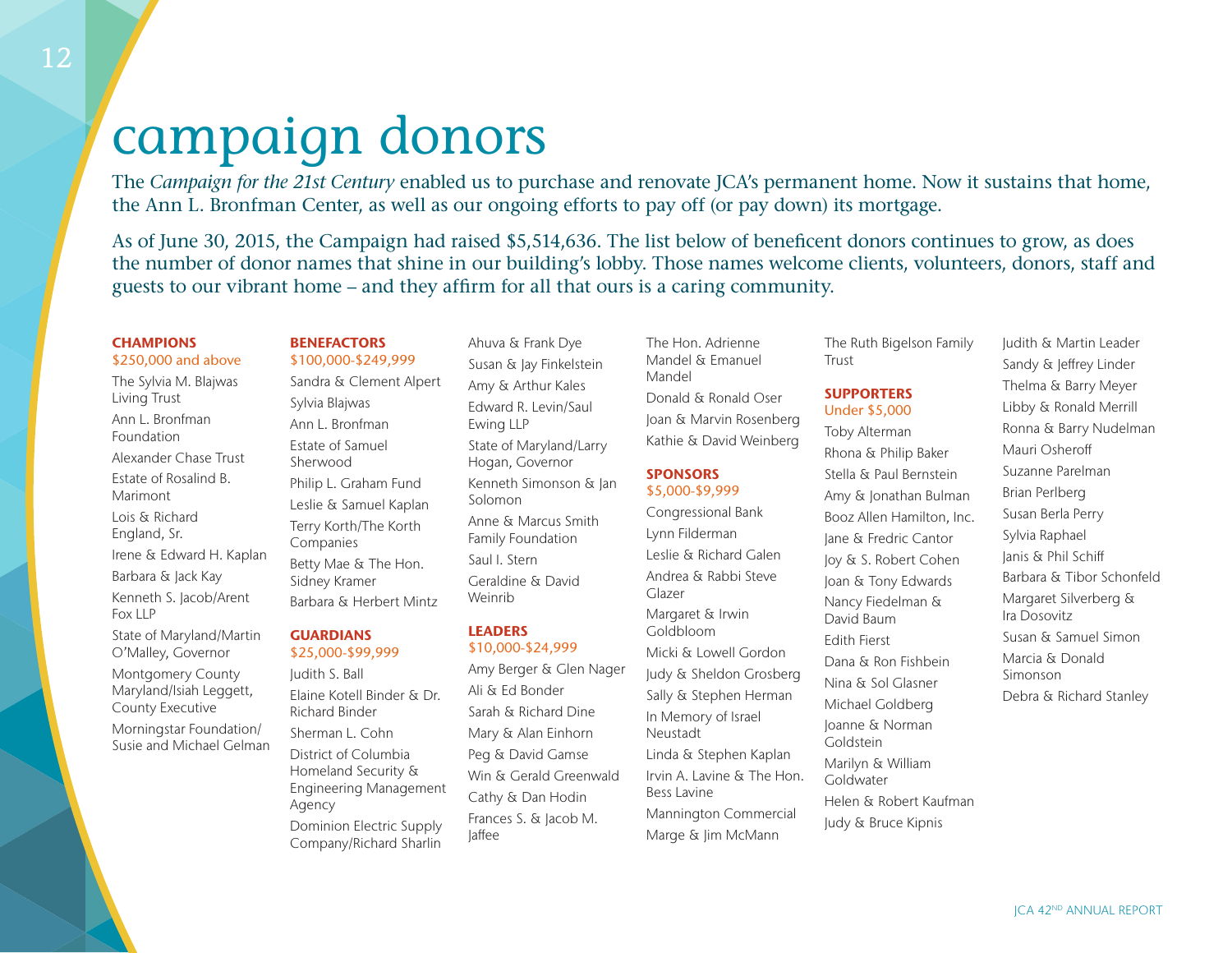## endowment donors

The Compassion Funds, which are JCA's endowments, demonstrate the true meaning of caring and compassion to our children and grandchildren – and to future generations we may never meet. These Funds help to ensure JCA's viability and vitality today and tomorrow, while also providing stability in uncertain times.

Edith Fierst

On June 30, 2015, the Compassion Funds had an estimated total value of \$1,885,174. In Fiscal Year 2015, they contributed \$68,916 to support JCA's people and programs.

#### For General Use

Flora & Maury Atkin Fund Cathy Bernard Fund1 Stella & Paul Bernstein Fund Burstein Estate Fund Campaign for Forgotten Elders Fund Deborah & Walter Cohn Fund Rosalie Fonoroff Fund Harold & Lilyan Evans Fund Rosalie B. Gerber Fund Joanne & Norman Goldstein Fund Marilyn & Bill Goldwater Fund Dr. & Mrs. Marshal Greenblatt Fund Win & Gerald Greenwald Fund Brenda & Sanford Guritzky Fund

Sally & Stephen Herman Fund

JCA Board of Directors' Special Fund Hon. Bess B. & Irvin A. Lavine Fund Edward R. Levin Fund Sylvia & Coleman Raphael Fund Gerald & Deana Stempler Fund Harry & Jeanette Weinberg Fund

### For the Campaign for the 21st Century

Anne & Marcus Smith Family Fund2

#### For Adult Day Care

Sylvia & Morris Krucoff Fund Rodman Family Fund Isador Turover Fund

### For Home Care and **Transportation** Anne S. Reich Family Fund

### For Transportation

Ethel E. & Joseph B. Danzansky Fund Harold & Rose C. Kramer Fund Julius & Jeanne Sankin Fund

### For Community Opportunity Grants

Hadassah & Daniel Thursz Fund

For Staff Training and Development Ruth Breslow-Young Fund

### For the Harry & Jeanette Weinberg Endowment Society Flora & Maury Atkin Judith S. Ball Elaine & Richard Binder Sara & Bruce Brandeleone Mindy Buren & Jerry Stouck Phyllis & David Coburn

Goldberg Goldstein Goldwater **Greenblatt** Susan Kraut Mark Lewis Gordon Levine Judith Mazo & Mike Seldman

Rosalie Fonoroff Nina & Sid Glasner Marion & Michael Joanne & Norman Marilyn & William Nancy & Marshal Win & Gerald Greenwald Sally & Stephen Herman Lean & Eric Hirschhorn Dianne & Dennis Horn Karen & Robert Keats Rose C. & Harold Kramer Rachel Kronowitz & Bess B. & Irvin A. Lavine Susan & Edward Levin

Laurel Barron Mendelsohn & Robert Mendelsohn Sylvia & Coleman Raphael Joy Gail Raywid Anne S. Reich Sherry Rodman Anne & Marcus Smith Deana & Gerald Stempler David S. Stone Foundation Hadassah Thursz Bessie & Isador Turover Philanthropic Fund Karen Zuckerstein

1 We thank The Bernard Family Foundation/Cathy S. Bernard for supporting this Fund with a generous contribution in Fiscal Year 2015.

2 We thank The Joseph & Anna Smith Foundation for supporting this Fund with a generous contribution in Fiscal Year 2015.

With gratitude, we list the permanent funds of the **United Iewish** Endowment Fund that donors designated in part or in whole to JCA.

Samuel K. Abrams Memorial Fund

Clement & Sandra Alpert Designated Endowment Fund

Dorothy Fabricant Memorial Fund

Harry and Sarah Gelfand Memorial Fund

Rosalie & Dr. Leon Gerber Fund

Rose & Harold Kramer Fund

Sarah G. Silberman Memorial Fund

We have not included the value of these funds in the data reported above.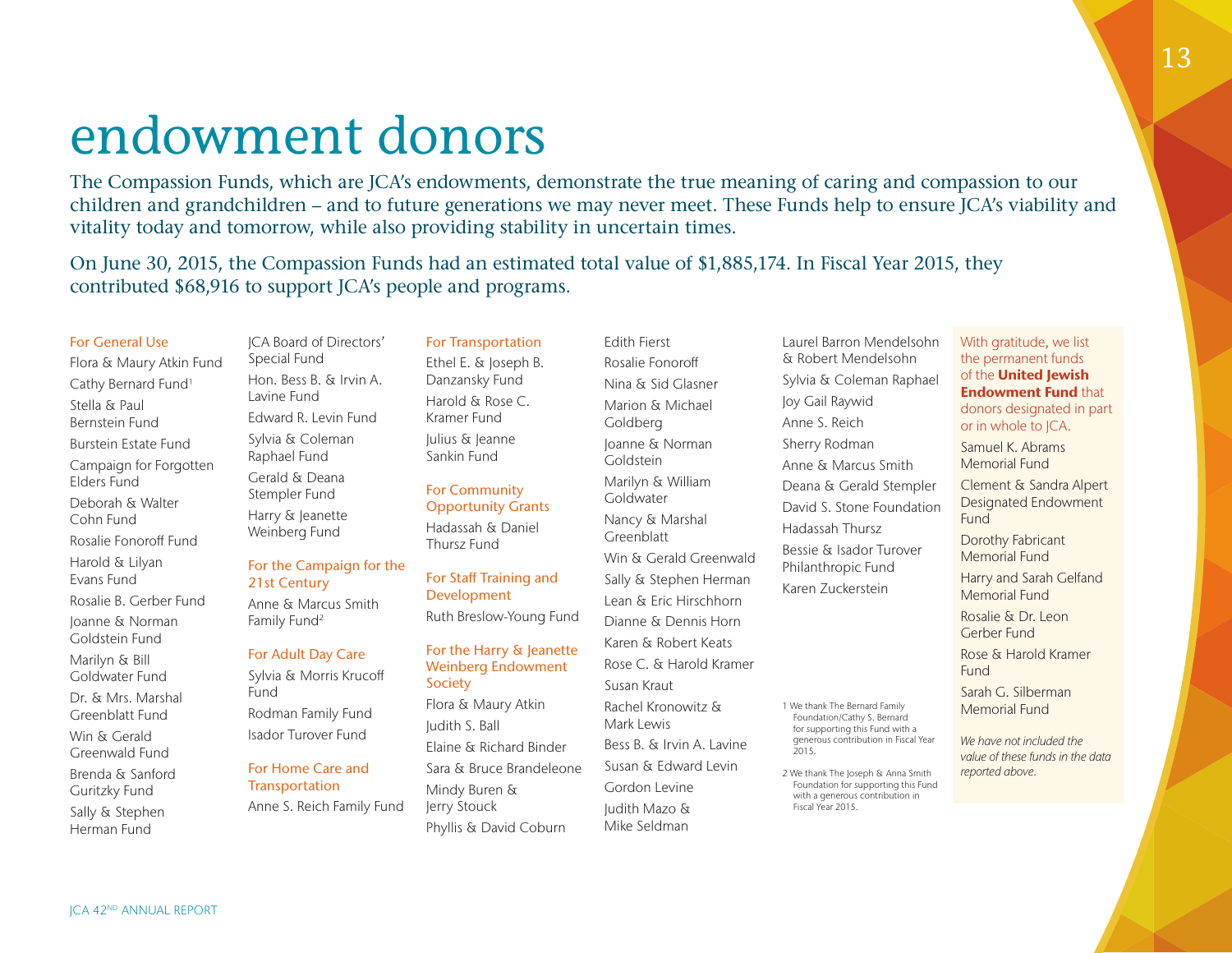## annual fund contributors

With admiration and deepest gratitude, we acknowledge the individuals and institutions supporting JCA with gifts or grants of \$100 or more from July 1, 2014 through June 30, 2015. Listed below are those who made honor or memorial gifts, supported our Productive Aging Award Dinner, sent us corporate matching funds, provided proceeds from planned gifts, responded to our mailed appeals or awarded us grants.

These generous friends helped all seniors thrive, and we thank them for investing in JCA!

### **GUARDIANS** \$100,000 and above

Anonymous (1) Estate of Rosalind B. Marimont

### FOUNDERS \$25,000-\$99,999

Clement C. & Sandra K. Alpert Philanthropic Fund Leslie & Samuel Kaplan Family Foundation Bobbe & Herb Mintz The Morris & Gwendolyn Cafritz Foundation Kathie & David Weinberg

### PATRONS \$10,000-\$24,999

Anonymous (2) Carol & Gary Berman Clark-Winchole Foundation/Vincent C. Burke III Charles E. Smith Family Foundation Dorothy Fabricant

Endowment Fund

### BENEFACTORS \$5,000-\$9,999

Estate of Paul Fabricant Greta Faigen Gorlitz Foundation Ltd./ Gail Gorlitzz & Cris Smith Sylvia K. Greenberg Isadore & Foxman Chesed Fund John Edward Fowler Memorial Fund Sally & Stephen Herman Lauren & Rick Pollin Irma Poretsky Robert P. and Arlene R. Kogod Family Foundation Deanne H. Sharlin The David S. Stone Foundation/Daniel B. Binstock The Josh Klinger Foundation/Sally Rogers Klinger The Korth Companies, Inc./Terry Korth The Morningstar Foundation/Susan & Michael Gelman

Sherman L. Cohn

### Anonymous (2) Abramson Family Foundation, Inc. Bernard Aronson Bernard Family Foundation/Cathy S. Bernard Barbara Buch Natalie & Barry Cantor Sherman L. Cohn Corina Higginson Trust/ Wilton Corkern George Preston Marshall Foundation/Barbara Jones

George Wasserman Family Foundation/Rory & Shelton Zuckerman Michael Goldberg

Win & Gerald Greenwald Katzman Family Foundation/Marlene & Chuck Freed Ann & Cornelius Kerwin The Hon. Sidney Kramer Marjorie Krumholz

Marjorie & James McMann Eva Meigher Susan & Alan Miller Ronald Ottenberg Paul & Annetta Foundation, Inc./Michael Preston

Libby & Lou Pohoryles Sylvia & Coleman Raphael Joan & Marvin Rosenberg Jan Solomon & Kenneth Simonson

The Alvin & Louella Epstein Foundation/ Richard Sills

The Coburn Family Foundation/Lisa Keefer

The Ruth Bigelson Family Trust/Janie Drohan Webber Family Foundation/Marisol Foster

### **CHAMPIONS** \$1,000-\$4,999

Anonymous (7) Adventist Health Care, Inc. Alan & Esther Fleder Foundation/Gail Fleder

George E. Arnstein Rhona & Phil Baker Suzanne & Mark Balamace Judith S. Ball Kathryn & Ira Bartfield Baxt Family Foundation, Inc./Joy & Leonard Baxt Gail Becker

The Bender Foundation, Inc./Julie Silver Bender Georgette Bennett & Leonard Polonsky

Fran & Thomas Bensinger Francine Berkowitz

Devorah & Kevin Berman

Elaine Kotell Binder & Dr. Richard Binder

Sara & Bill Boyan

Harry & Faye Burka Foundation, Inc./Frances & Leonard Burka

Jane & Fredric Cantor Samuel Chaitovitz Ana Chepelinsky Phyllis & David Coburn Kamal & Barry Cohen Robin & Ed Cooper

Myrna & Gerald Cooperstein Audrey Corson & Daniel Kazzaz Joanne & Frank Crantz Debra Levy Eldercare Associates/Suzy Murphy Dr. Edward & Mildred Cafritz Foundation, Inc./ Linda & James Cafritz Fabrangen Tzedakah Collective/Debbie Goldman Family & Nursing Care/ Neal Kursban

Louis and Helen Fanaroff Charitable Foundation, Inc./Sunny Polsky

Marlin & David Feldman Nancy Fiedelman & David Baum

Susan & Jay Finkelstein Dana & Ronald Fishbein Susan Fisher

Barbara & Charles Friedman

Ann & Thomas Friedman Leslie & Richard Galen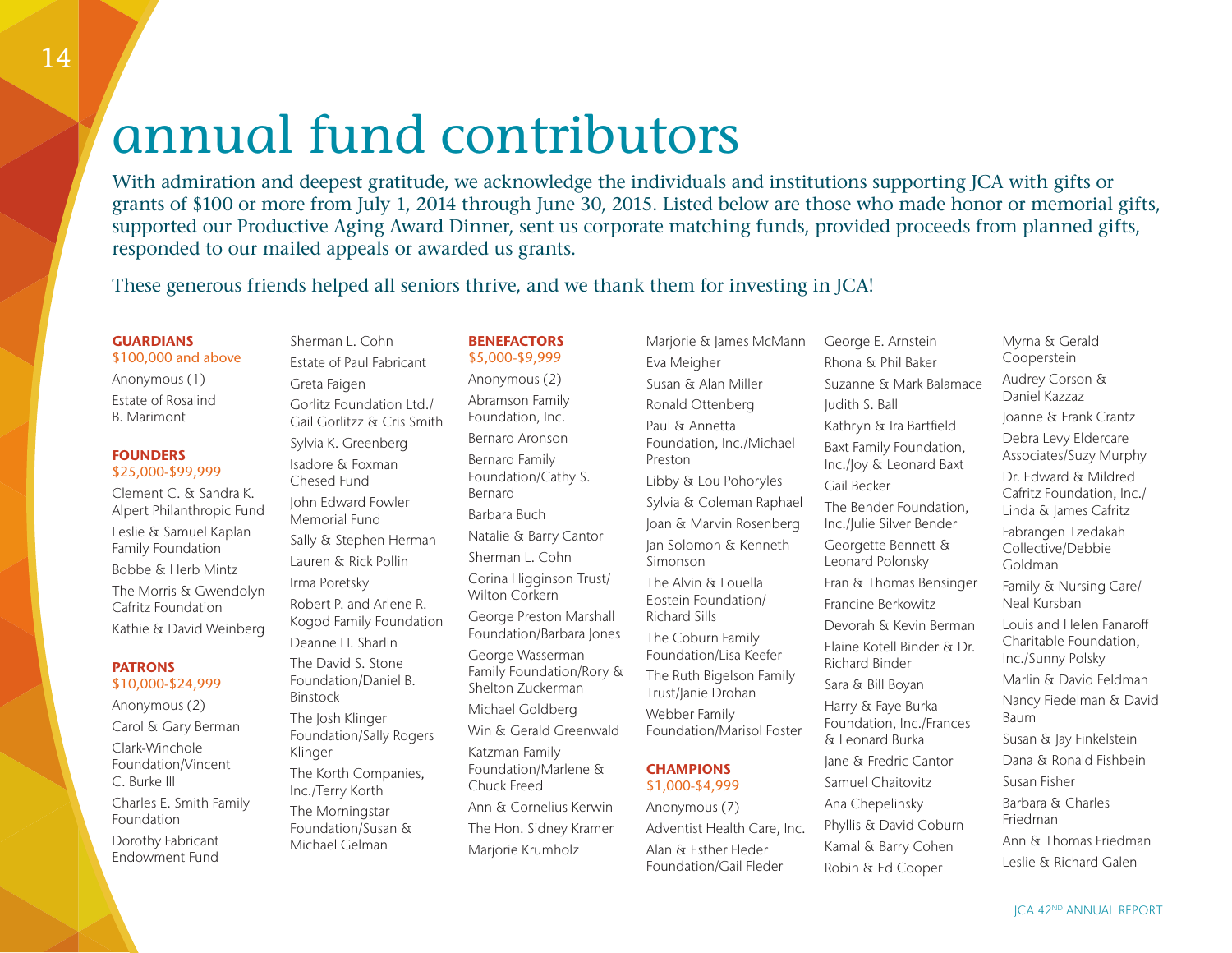Peg & David Gamse Garden of Remembrance Memorial Park Rosalie & Dr. Leon Gerber Fund/Robert M. Gerber. Elinor Ginzler & Walter Gross Phyllis & Ralph Gittleson Nina & Sol Glasner Allan Glass Marion & Daniel Goldberg Margaret & Irwin Goldbloom Joanne & Norman Goldstein The Greene-Milstein Family Foundation/Nancy & Herbert Milstein Judy & Sheldon Grosberg Louis C. & Celia K. Grossberg Foundation/ Perla & Julius Fox Judah Gudelsky Harold & Jane Hirsh Special Endowment Fund/ Jane Hirsh Emily Hofmann & Kenneth Winer Diane & Dennis Horn Debbie & Ken laffe Jerome A. & Deena L. Kaplan Family

Joseph & Bessie Feinberg Foundation/Janice Feinberg Deborah Ann Kline & Howard Gleckman

Foundation, Inc.

Sally Kaplan Leslie & Samuel Kaplan Linda & Stephen Kaplan Nathan Katz Dolly Kay Karen & Robert Keats Kinder Morgan Foundation/Maureen Buckley Koenig Family Philanthropic Fund/Joel Koenig Debbie & Terry Korth Rose and Howard Kramer Fund/Madelyn Schaefer & Ellen Ross Krauthamer & Associates/ Gary L. Krauthamer Ineke & Peter Kreeger Iris & Larry Lerner Margo Smith & Gerald Levine Marsha & Lee Levine Bari & Keith Levingston Yvonne & Charles Levy Patricia & Randall Lewis Sandra & Jeffrey Linder Karen & Jeffrey Lipson Mary Daly MacFarland Foundation/Bruce B. Wilson Hon. Adrienne A. & Emanuel Mandel Patricia & Kenneth Max Hannah & Michael Mazer Susan & Leonard Merewitz Janet Meyers & Mark Pollak

Mary & John Morell Morgan Stanley Smith Barney LLC/Ronald Fishbein Evelyn Morton & Charles Wheeler Ellen & James Myerberg Nauticon Imaging Systems/Gary Sockel Ronna & Barry Nudelman Paley Rothman Goldstein Rosenberg & Cooper/ Daniel Hodin Susan Berla Perry Geraldine Pilzer Betsy & Joel Popkin Elisabeth Posner-Schouten & James Posner Radley Acura/Mark Smith Joy Gail Raywid Marjorie & David Richman Grace Robinowitz Foundation Lorraine & Richard Rose Linda Rosenzweig & Sander Bieber Ann H. Sablosky & Stephen Rockower Sagel Bloomfield Funeral Care/Edward Sagel Rita & Howard Schlossberg Arlene & Bernard Schuchner Victor Shargai Phyllis & Richard Sharlin Terry Shuch & Neal

Meiselman

Jennifer Sosin & Adam Posen Samson B. Stern Carolyn Stopak & Warren Kaplan The Joseph & Anna Smith Foundation/Joanne Smith Annie Totah Marilyn & Stefan Tucker United Bank Barbara & Stephen Wege Joan & Harry Weintrob Adele & Sherman Winters Women of Temple Rodef Shalom/Mary Ann Kennedy **SUPPORTERS** \$500-\$999 Anonymous (4) Rachel Abraham Frieda Achtentuch Adventist HealthCare, Inc./Marisa Lavine Nancy Alper & Ralph Kozlow Sue & William Alterman Amity Club of Washington Charity Foundation, Inc./ Jeffrey Axelson Charlene Barshefsky & Edward Cohen Vivian & Raymond Bass Jane C. Bergner Kay Berkson & Sidney Hollander Dorothy & Donald Berlin

Irene & Dan Simpkins

Blaustein Cookie & Nelson Blitz Faith & Philip Bobrow Ellen & Lee Burstyn Evelyn Bushwick Family Charitable Trust/Nancy Malloy Jo Ann Cadeaux Aleen & The Hon. Herbert Chabot Leona Chanin Arlene & Harvey Cherner Bonnie & Rob Clausen Stanley and Jeanne Clayman Foundation/ Frances & Richard Silbert Joy & Robert Cohen Nadine Cohodas Nancy & Howard Cooper Ann Louise & Edward Cowan Creative Metal Works Margaret Cutler Melissa Davis Sarah & Richard Dine Jessica & Alan Dolleck Debra & Robert Drumheller Mim & Steve Dubin Diana & Larry Eisenstat Irene Farkas-Conn Lynn Friss Feinberg & David Krantz Lynne Filderman Robert Fogarty Albert I. Fox

Barbara & Michael

Harriet & Robert Friedman Ellen & Howard Garrison Miriam & William Gilbert Margie & Ronald Glancz Betty Glassman Marci & Joseph Goldberg Elaine & David Goodman Gratzer Graphics LLC/ Colleen Gratzer Ruby & Herbert Halperin Lorraine & Leo Halpert Lisa Hanover & Mark Kirsch Susan & Larry Harris Cathy & Dan Hodin Rhoda Hornstein Diana Huffman & Kenneth Levine Barbara Kay Lauren & Andrew Kline Candace Kovacic-Fleischer & Walter Fleischer Kragie-Woodall Family Fund/Alicia Reid Susan & William Kristol Rachel Kronowitz & Mark Lewis Sandra Kursban & Stephen Sawmelle Pearl & Gary Lake Nic & Chris LeSchack Carol & Peter Levin Barbara & Hank Levine Barbara & The Hon. Laurence Levitan Joyce Lyman Philip Margolius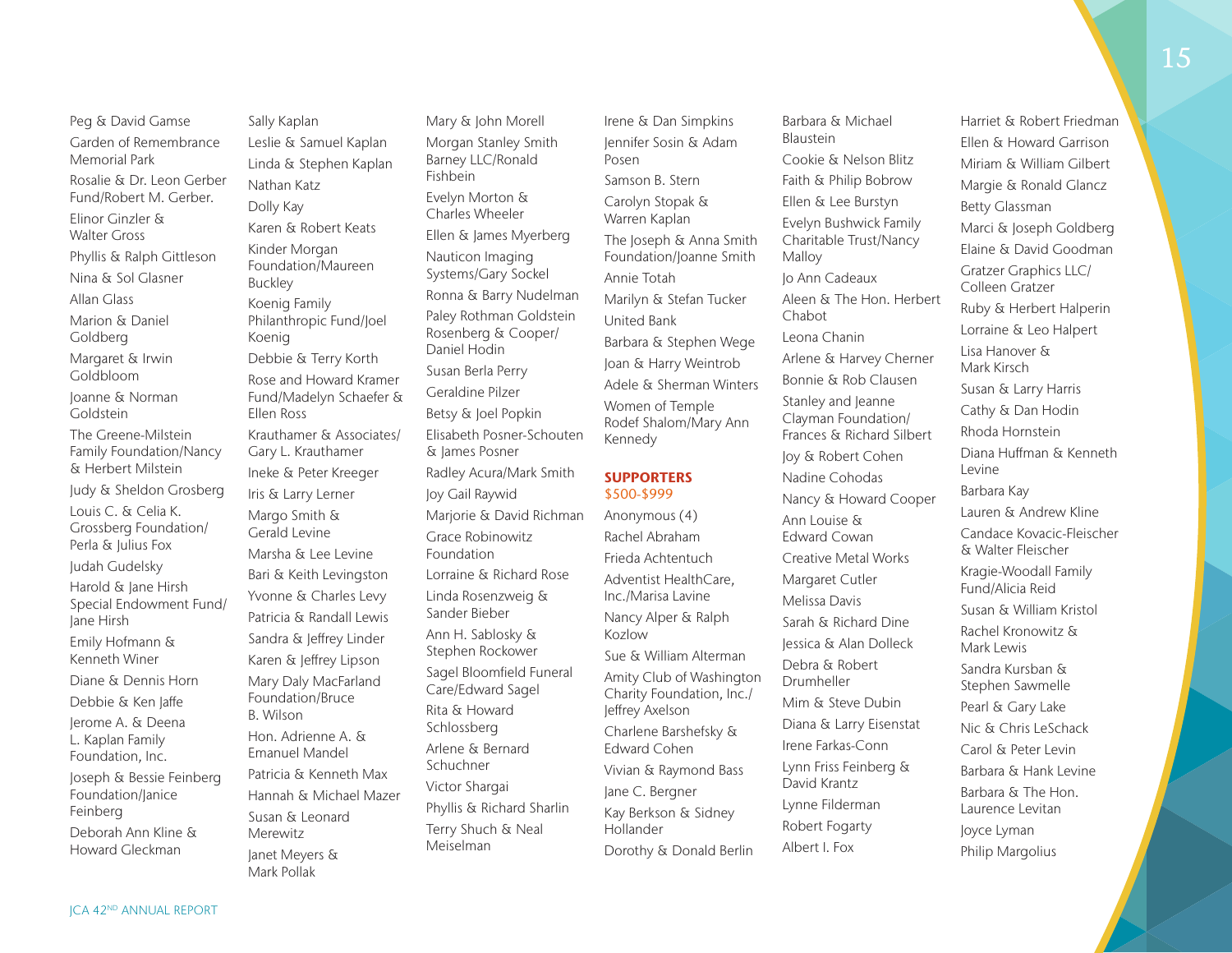Ellen & Kenny Marks Laurel & Bob Mendelsohn Jeffrey Menick Nancy & Richard Millstein William Moore National Auto Body Collision Center Beverly & Steven Newborn Beverly & Alan Peterkofsky Marsha Pinson Amy Platnick Lori & David Posner Connie & David Povich Barbara & Bert Rein Barbara & Bernard Ries Faith Roessel & Matthew Slater Judy & Stuart Rosenthal Saul Ewing LLP/Edward R. Levin Janis & Philip Schiff Lilo & The Hon. Richard Schifter Kristy Schloss & Donald Burch Leslie & Ronald Schreiber Ann Schwartz & David Silver Rhea Schwartz & Paul Wolff Nancy & Ira Shapiro Bena & Stanley Siegel

Gottlieb Simon Terry Ellen Singer Barbara & John Sipos Linda & Steve Skalet

Barry Slevin The Albert and Lillian Small Foundation, Inc./ Shirley & Albert Small Lily & Neil Starr Celia & Stuart Steingold Helen & Jonathan Sunshine Carol & Harry Tabak Joann & Richard Weiner Susan Wiener Lewis Winarsky Val & Michael Wolly Judith & Leo Zickler **FRIENDS** \$100-\$499

Anonymous (21) Alice Abramson Burton Adler Rise Ain Davida & Edward Alexander Joan Alpert James Altman Paula Altman Ameriprise Financial/ Kojo Gyabaah Leggy & Fred Anderson **Judith Arnoff** Judith & Kenneth Auerbach Cookie & Zion Avissar Joan & Alan Bailey Daniel Barney Joan Barr Samuel Barr

Ruth & Charles Bartfeld Beatrice Baum Patricia & Stanley Beder Joan Begelman Jean & Armin Behr Rose Belmont Roberta & Richard Benfer. Rosanne & Howard Benn Marian Beratan Lawrence Berger Sally & Sanders Berk Deborah Berkowitz & Geoffrey Garin Ann Berman Barbara Alk Berman Shelly & Peter Berman Caryl & George Bernstein Sheri & David Blotner Judith Bor Victoria Bor & David Dugoff The Borten Family Charitable Fund Deborah & Selwyn Bottinick Ira Leo Brandriss Marc Bransky Sally & Allan Bratman Wilma Braun Bernice & Joel Breslau Jeffrey Brinker Naomi & Harold Brodsky Janice & Herbert Broner Irith & Roger Browdy Arlene Brown & Eugene Bialek Zipora & Alan Brown

Miriam & David Browning Bulman Dunie Burke & Feld/Barry Nudelman Shirley Burger Maria & Robert Burka Rose Burka Diane & Howard Burkom Carol & Robert Burman Ilsa & Mike Bush Maria Cabral Kathy & Arthur Cadeaux Herbert Caplan Barbara Carr Carol & Allen Carton Jane Cheever Linda & Robert Chernak Nancy & Stewart Cherner Renate & Amoz Chernoff Sharon Cohany Anne Cohen Irwin Cohen Linda Lee Cohen Rosalie & Zivan Cohen Marlene & Victor Cohn Robin & Jerald Cohn Congregation Bet Chesed/ Bernard Paiewonsky Geri & Richard Cooperman Carol & Alan Croll Diane & Seth Davidson Natalya Davidov & Milton Friedman Louise Ruth Davidson Leonard Deitz Rita Demsey

Tony Desiderio Nancy & Morris Deutsch Natalie & Laurence Dickter Joan & Frank DiCostanzo Yvonne & leffrey Distenfeld Mildred & Harry Dornbrand Sue & George Driesen Andrea Drimmer Laurie Dubrow Seymour Dussman Rhoda & Norbert Eckstein Deborah & Gerald Ehrenstein Marlene & Richard Ehrlich Vera & Bernard Ehrlich Sherri & Jay Eichberg Sandi & Michael Eisenberg Miriam Eisenstein & Carol Stern Stuart Eizenstat Margie & Mel Elfin Margie & Mickey Elsberg Shulamith & Sheldon Elster Energy Federal Credit Union/Joseph Ottoivani Linda Engel & Michael Goldstein Robert Enzel Diane Epstein Joy & Herb Epstein Marji & Howard Epstein Rena & Gordon Epstein

Fizzeh Nelson-Desiderio &

Joan Fabrey & Michael Klein Suzanne & Michael Fanaroff Melvin Farber Janet Farbstein Carol & Jack Feder Stephen Feigin Eugene Feinberg Doris & Myron Feinsilber Clarice & Howard Feldman Elaine & Howie Feldman Karen & Baruch Fellner Theodore Fields Edith Fierst Susan & David Fink Barbara Finkelstein Faye First Rachel & Daniel Fisher Debra & Lyle Fishman Barbara & Bernard Fixell Patricia & Ronald Flagg Adrienne Flanders & Gerald Friedman Carol & Michael Flicker Ellie & Michael Flyer lean & leffrey Forman Hope & Mark Foster leffrey Fox Maier Fox Arthur Frank Sherry & Peter Frank Lawrence Frankel Bobbie & Paul Freedenberg Gail Freedman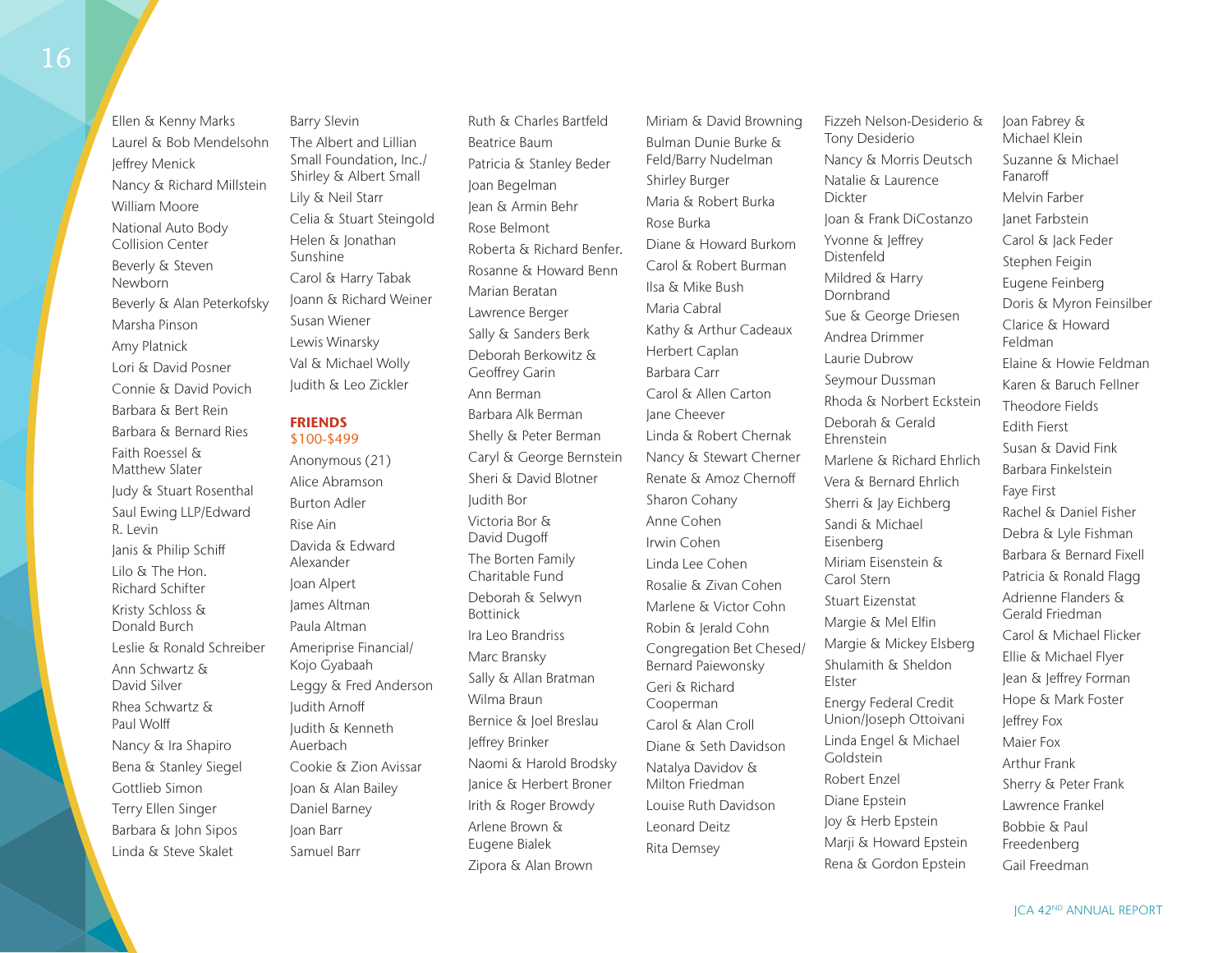Melissa & Robert Friedland Arlene & Stephen Friedlander Janet & Kenneth Friedman Margo Friedman Marie & Roberto Friedman Belle Frishman Sheila & Allen Gaisin Lisa & Richard Garfinkel Ellen & Howard Garrison Marjorie & Gilbert Geldon Joy & Marc Gerber Harriet & Charles Gershenson Bonnie Baila Gersten & Richard Piekarz Nancy & Carl Gewirz GFWC Metropolitan Community Club Inc./ Carol Callahan Helen Ginberg Nancy & Dalbert Ginsberg Bonnie Ginsberg Geraldine Gittleson Nancy Glassman Lawrence Glick Robert Glick Morton Gluck Ronit & Alan Gober Laura Golberg Fay & Irwin Gold Joy & Archie Gold Walter Gold Barbara & Ken Goldman Catherine Goldman

Felicia Goldman Greta Goldman Linda & William Goldman Lotte Goldman Philip Goldman Merrill Goldsmith Steven Goldstein Edward Gonzague Hilda Goodman David Gooen Judith Gordon Micki & Lowell Gordon Nancy Gordon & Robert Parker Susan & David Gorin Eunice & Robert Gould Nancy & Lawrence Gould Sandra & Jason Gould Cari & Bill Gradison Helene & Gene Granof Julian Graubart Glenda Cohen Green & George Green Joanne & Larry Green Betty Greenberg Ellen & Morton Greenberg Nancy & Mickey Greenblatt Marcia & Eli Greenblum Shoshana & Arnold Greenland Ruth Greenstein Sue & Mark Greenstein Edward Gregerman Estelle & Isaac Groner Brooke & David Gross

Lauren Gross & Harold Segall Merna & Joseph **Guttentag** Ronnie & Miles Haber Janice & Joel Hadary Janet Hahn & Kenneth Simon Michelle & Don Hainbach Judith Halpern & David Berkenbilt Kathryn Halpern Jonathan Hardis Barbara & William Harkaway Leonard Harris Nancy & John Harris David Harrison Marlene & Bennett Harte Patricia Hartge & Alan Strasser Bobbi & David Hauer Shawn & Alan Hausman Jackie & Larry Hefter Ruth Hellerstein & Phillip Swagel Ruth & William Henoch Edith & Arthur Hessel Barbara & Austin Heyman Teresa Hinze & Lewis Yellin Linda Lurie Hirsch Sandra Hoexter Michele Hoffman Michele & Larry Hoffman Sara & Kenneth Holland Marian & David Holtz Sandra Horowitz

Elizabeth Hundt Shirley & Myles Hurwitz Naomi & David Huthwaite Susan & Paul Hyman Cheryl Iglesia Iona Senior Services/ Sally White Eva Jacobs Susan & Barry Jacobs Shirley & Marshall Jacobs Nancy & Steven Jacobson Juel Janis Jewish Community Center of Northern Virginia/ **Jeff Dannick** Jewish Federation of Greater Washington Jewish Social Service Agency/Todd Schenk Jane Josephs Wendy Kahn & Martin Burns Sherry Kaiman Linda & Carl Kain Madeleine & Marvin Kalb Amy & Arthur Kales Connie & Marty Kamerow Ralph Kantrowitz Irene & Ed Kaplan Jessica Kaplan & Michael Rosman Elaine & Robert Katz Roberta & Stephen Kauffman Alan Kaufmann Gail Kaufmann Shirley Kemelhor Marie Louise Kennedy

Elizabeth Kessel & Edward Levine June & Robert Kessler Leslie & Joseph Kessler Susan & Jeffrey Kessler Shirley & Marshall Keys Celia & Larry Kirsch Marlene & Martin Kirsch Lee Kirstein Carol & Benson Klein Morris Klein Joan Kleinman & Samuel Witten Naomi Kleitman Audrey Koch Evyan & Robert Koenig Arlene & Robert Kogod Sondra & Jeffrey Komarow Daniel Korengold Joan & Victor Korenman Susan Korsower Beryl & Gerson Kramer Joan & Abe Krash Joan & Harold Krauthamer Marjorie & Lawrence Kravitz Judith & Jeffrey Kremen Marsha & Earl Kudlick Marvin Kuperstein Ruth Kupperschlag Simcha Kuritzky Andrea & Neal Kursban Susan Kushner & Mark Czarnolewski Sandra & Sheldon Kusselson Annette & Richard Lakein

Sherry & Robert Lamacchia Shelah & Sheldon Landsman Kathryn & Kenneth Laskey Eileen Lavine Donna & Jeffrey Lawrence Holly & John Leachman Brian Lebowitz Cynthia Lefkowitz Hannah & Charles Lefton Roberta & Howard Lehrer Coleman Leifer Joshua Leifer Harvey Leifert Richard Lent Ina & Larry Lerman Abby & Rob Levin Evelyn Levy Rosalind & Ronald Levy Ellie Lichtash Rosanne & Gary Lieber Sheila Lieber Sherry & James Lieberman Shirley Light Judie & Harry Linowes Paula & Steven Lipsius Linda & Ace Lipson Marcia Litwack lane & Robert Loeffler Benita & Robert Lubic Jennifer Madans & Terence Phillips Judy & Michael Mael Alan Malman Elliot Margolis Evelyn & Sam Margolis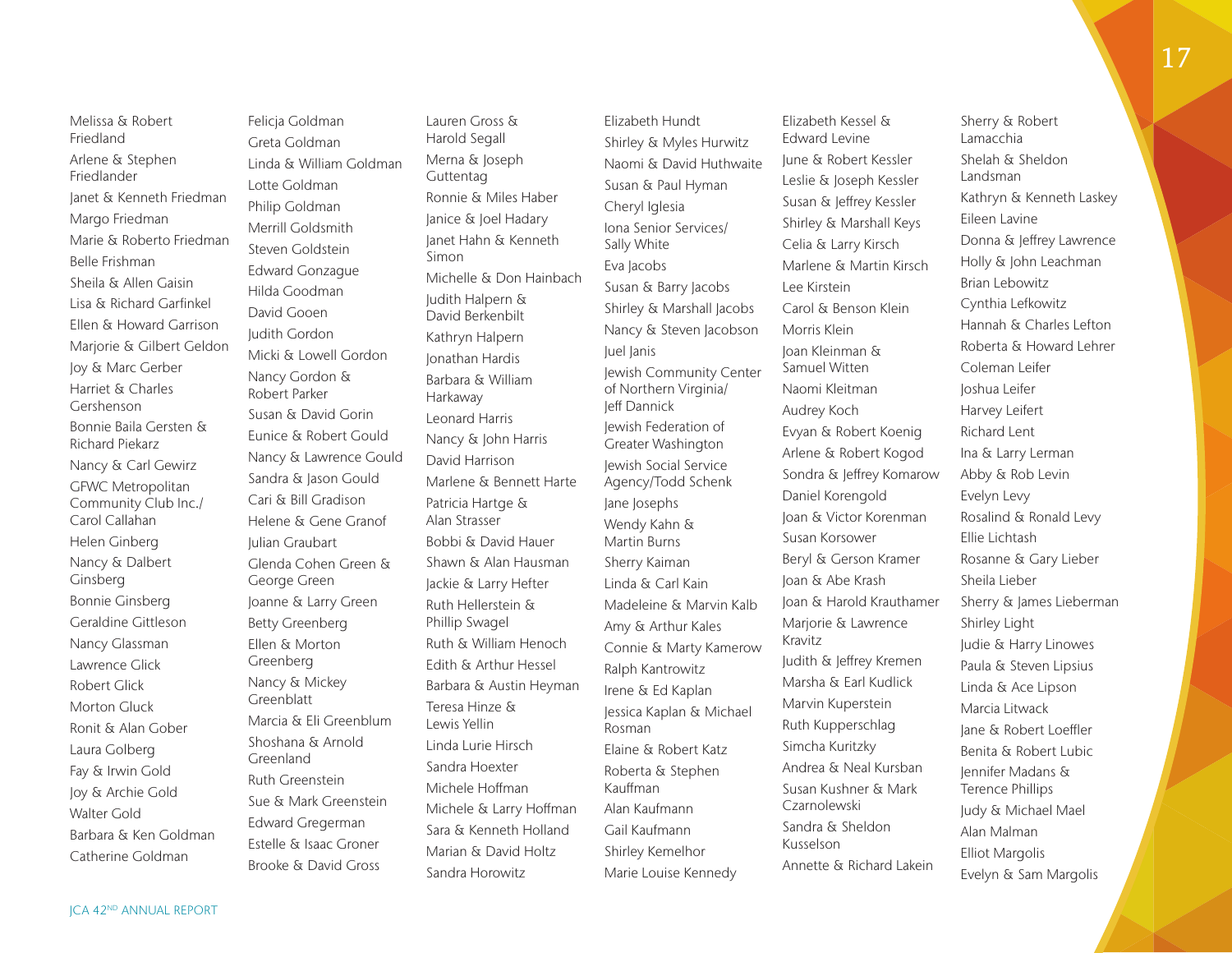Randy & Carl Margolis Stanley Marinoff Pearl Marks Donna & Barry Maron Claire Marwick Mildred Marx Martin Maumrind Ellen & Harvey Mazer Phyllis & Milton Meisner Members Give Powered by Just Give Diane Mesirow Anne & Martin Meth Naomi Lawson Meyer Thelma & Barry Meyer Susan & Harry Meyers Marie & Stephen Miller Renee Miller Mona & Leonard Mitnick Mira & Ted Mordfin Norma & Leonard Mordfin Yael Mordfin Karen & Edward Moses Steven Motzno Shirley & Stan Nasoff Miriam & Harvey Nathan The National Center to Encourage Judaism, Inc./ Asher Gerecht National Petroleum Council Tena Nauheim & David Harrison Carol Neustadt & Barry Cohen Myrna & Daniel Norwitz Caren & Louis Novick

Karen & Jan Orenstein Mauri Osheroff Mary & Bernard Paiewonsky Polly Panitz & Allen Joseph Martha & Adam Peiperl Frances & Barrett Penan Frances Pensler Mark Perlis Deena Pers Jo Ann Pessagno & Stephen Freedman Petitbon Alarm Company/ Jane Gasch Sheila & Robert Pinsker Martha Pleasure Barbara Polansky Jessica Pollner Julie & Jesse Pollock Vivian Pollock Marilyn & Ira Polon Susan & Donald Poretz Siegbert Poritzky Toby Port Beverly Potter Gladys Potter Lutz Prager Deborah & Juan Prawda Leonard Press Theodore Press Patti & Jeffrey Pukatch Gerry & Bernard Quinlan Susan & Arnold Quint Carol & Lionel Rabin Nina & George Ragovis Barbara & Jon Ranhand Lucille Raphael

Jacqueline Ratner Judith Ratner & Kenneth Geller Regardie, Brooks & Lewis, Chtd./Paul Gnatt Burton Reiner Bonnie Richter & Alan Levin Joyce & Richard Riseberg Jane & Harold Rodman Abby & Philip Rogers Joshua Rokach Patricia & Michael Rose Laura Sue Rosenberg Nancy & Ricardo Rosenberg Janeth Ravner Rosenblum PACE Fund/Florence & Daniel Rosenblum Jody & Lawrence Rosenblum Sharon Rosendhal Nina & Robert Rosenthal Barbara Ross Ellen & Alvin Ross George Rothstein Phyllis Rozman Fran & Robert Rubin Stephen Rubin Judith & George Ruby Beverly & Richard Rudman Ellen Sachs Steven Sachs Alexander Sack Barbara Sadick & Kenneth Goldman Ruth Ann Saffitz Laura & Bill Salganik

Gilla & Harold Saltzman Cynthia & Stephen Sandherr Froma Sandler Diana Savit & Marvin Szymkowicz Richard Schachter Nancy & Mark Schaffman Marilyn & Barry Scheiner Susan Schiffer & Mitchell Goldstein Sandy & Lewis Schneider Susan & Laurence Schor Carla & Jonathan Schraub Molly Schuchat Irene Schulkin Carol Schulman & Ralph Barocas Haidee Schwartz Merrill & Michael Schwartz Amy Schwartzman & Kevin Moss Robin Schwartzman Sandra & The Hon. Robert **Schwarzbart** Susan & Stephen Scolnik Cathryn Scoville Janet Scribner Judith Segal Paul Segel Anna & David Seidman Faye & Norman Seltzer Barbara & Ronald Shansby Ruth & Phillip Shapiro Ruth K. Shapiro Margery & Gercon Sher

Polly & Bill Sherard Bonnie & Neil Sherman Beverly & Harlan Sherwat Susan & Robert Shoenberg Roberta & Lawrence Shulman Madeleine & Stanley Sigel Deborah Silberman Nancy & Bert Silver Sharon & Ira Silverman Beth & Barry Simon Carol Simon & Arthur Savrin Cohen Dorothy Simon Sara & Matthew Simon Vicki & Gary Simon Marcia & Donald Simonson Carrie & Harold Singer Lynne & Eric Slud Cosette & Bruce Smoller Ruth & Howard Sokolove Cecelia & Thomas Sonnabend Alexander & Tillie S Speyer Foundation/Carol & Cris Fromboluti Natalie Spickler Rosalie Sporn Judith Sprague Judith Stark Vivienne & Bill Stark Marcia Steinberg & Eugene Mullin Jane & Ronald Stern Marcia Sternfeld

Toni Stifano & Mark Walton Selma & Harvey Sweetbaum Irene Tamagna Barbara Tammany Selma Tannenwald Sheila & Steven Taube Susan & Rey Tejada Temple Sinai Women of Reform Judaism/ Barbara Mintz Ronnie & Steven Tepp Leonard Topper Rachel & Kenneth Towbin Lynn & Aron Trombka Marilyn & Ira Tublin Sari & Eric Tublin Judy & Vic Tynes Jane Udelson Laura Udis Susan & Richard Ugelow Mark Uherek Beth & Sanford Ungar Madeline & Robert Vermut Ellen & John Villa Debby & Bruce Vivari Carol & Don Vogel Marta Vogel Sheri Waddell Myrna & The Hon. Leonard Wagman Sarah Wagschal & Jay Elinsky Irene & William Wallert

Jacob Walles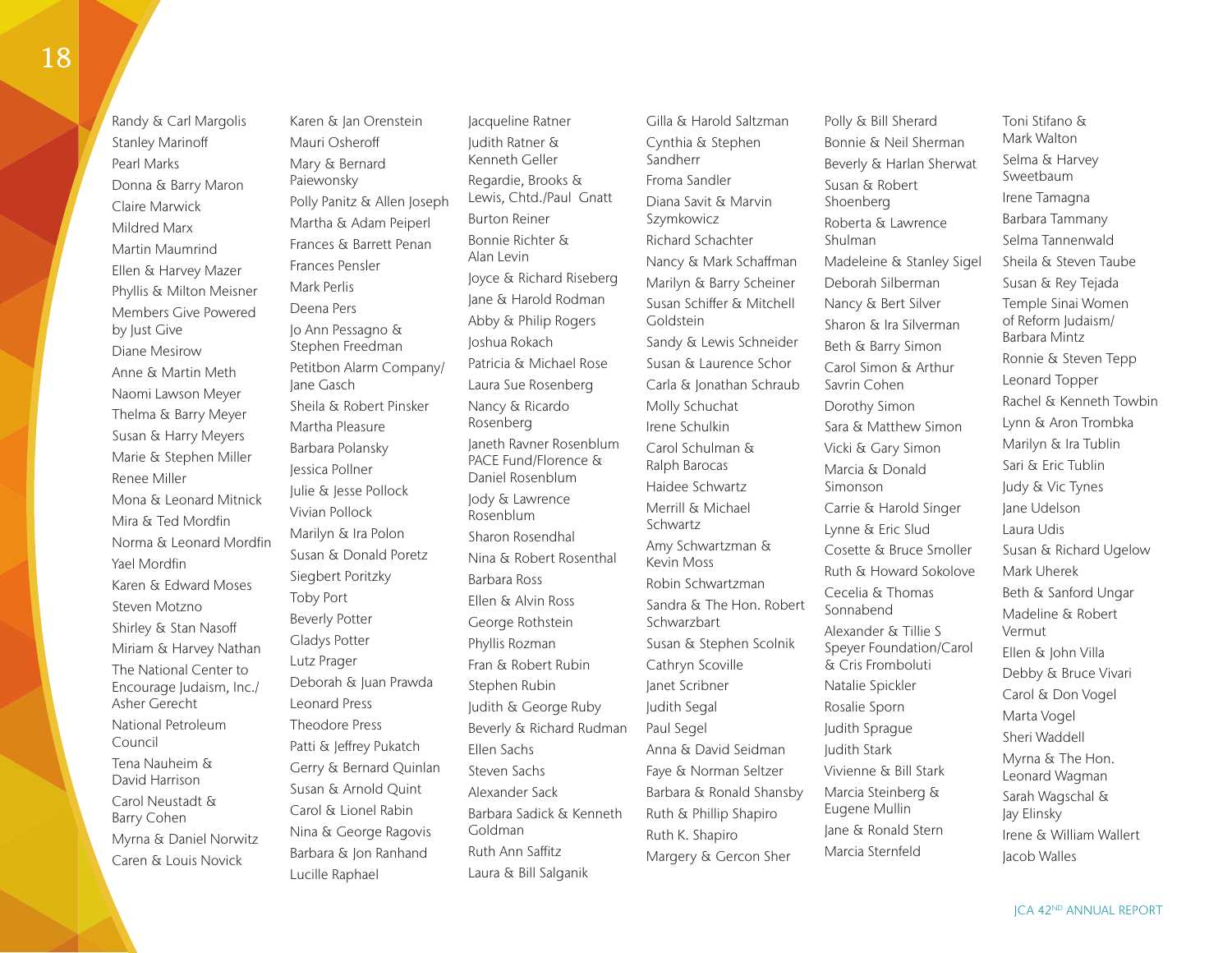Judith & Richard Walters Harriet & Ronald Ward

- Washington Hebrew Congregation Sisterhood/ Ellen Miller
- Alfons Weber
- Cynthia & Stephen Weidman
- Rhonda Weiner
- Bunny & The Hon. Paul Weinstein
- Judith Welles & Tim Shank
- Sis Wenger
- Minna & Ben Williamowsky
- Blanche & Mark Wine Noreen & Scott Winkelman Norma & Henry Wise Aileen & Willard Wishnow Vickie Witkin Stanley Wolf Barbara & Paul Wolfand Peter Wolfe Phyllis & Robert Wolff Nancy & Charles Wolfson
- Cynthia Wolloch & Joseph D. Reid, Jr. Eileen & Fred Wolpert Women Business Owners of Montgomery County/
- Mary Florian Working Systems, Inc./ Kathleen Wiseman Philip Yaffee Helen & Bernard Yanowitz
- Rivka Yerushalmi Ellen & Bernard Young

David Zahirpour Oriental Rugs Martin Zatz Karen & Robert Zelnick Susan & Steven Zimmet Pamela & Joel Zingeser Lois Zuckerman & Stephen Levy Marilyn & Robert Zuckerman Karen Zuckerstein Jane & Robert Zweig

### **CORPORATE** MATCHING GIFTS

Anonymous (1) Microsoft Matching Gifts Program

### IN-KIND DONATIONS

We gratefully acknowledge these gifts of pro bono professional services, vehicle donations via Car-J and other gifts of goods and services valued at \$500 or more.

AARP Maryland AARP Virginia Adventist Community Services of Greater Washington Adventist Health Care Alan & Arlene Alda America-China International Foundation ARC of Montgomery County

Arent Fox LLP/Kenneth S. Jacob, Esq., Alex Stern and Lianne E. Childress, Esq. Arts for the Aging Asbury Methodist Village David Baum BBYO The Beacon Newspaper Bethesda Big Train Baseball Bethesda North Marriott Hotel and Conference Center Big Learning BlackRock Center for the Arts CASA de Maryland Catholic Charities Archdiocese of Washington Charles E. Smith Life **Communities** Chinese-American Senior Services Association Chinese Culture and Community Center Class Acts Arts Bonnie Clausen Kamal & Barry Cohen Lisa Reiner Cohen Comcast Community Transportation Association of America Congressional Bank Cornerstone Montgomery County Cable Montgomery

CVS Caremark Marian DeAngelo Pamela Dettelbach Easter Seals Serving DC, MD, VA EduCare Support Service Ellen Ehrlich Eichberg Construction Ethiopian Community **Center** Harold Evans Fairfax 50+ Fairfax County Long Term Care Coordinating Council Judah Flum Ford's Theatre Frederick County Department of Aging Frederick Historical Society Frederick Public Libraries Friday Morning Music Club Friend's House Retirement Community Susan Fullerman Lee Futrovsky Gaithersburg/ Germantown Chamber of Commerce The Gazette Newspapers Melvin Getz Elinor Ginzler & Walter Gross Albert Goltz Gratzer Graphics LLC Great American Landscapes

Habitat for Humanity Irv Hecker Holiday Park Seniors Holly Hall Apartments Holy Cross Hospital Homecrest House Housing Opportunities Commission of Montgomery County Independence Now Interfaith Clothing Center Japanese Children's Chorus Jewish Community Center of Greater Washington Jewish Community Center of Northern Virginia Jewish Community Relations Council of Greater Washington The Jewish Federation of Greater Washington Jewish Foundation for Group Homes Jewish Social Service Agency John Edward Fowler Memorial Foundation The Korth Companies Irwin Leder Christopher & Nichola LeSchack Harvey Levine, Photographer Ira Levine, Photographer Literacy Council of Montgomery County L-Soft Tina Lunson

Maryland Division of Rehabilitation Services Maryland Motor Vehicles Administration Melvin J. Berman Hebrew Academy Microsoft – Pentagon City Microsoft – Tysons Corner Microsoft – Westfield Montgomery Mid-County Ministries Susan Miller, M.D. Montgomery College Montgomery County Community Engagement Cluster Montgomery County Department of Economic Development Montgomery County Department of Health and Human Services Montgomery County Department of Transportation Montgomery County Historical Society Montgomery County Office of Human Resources Montgomery County Office of Human Rights Montgomery County Public Schools Montgomery County Recreation Department Muslim Community Center

National Alliance for the Mentally Ill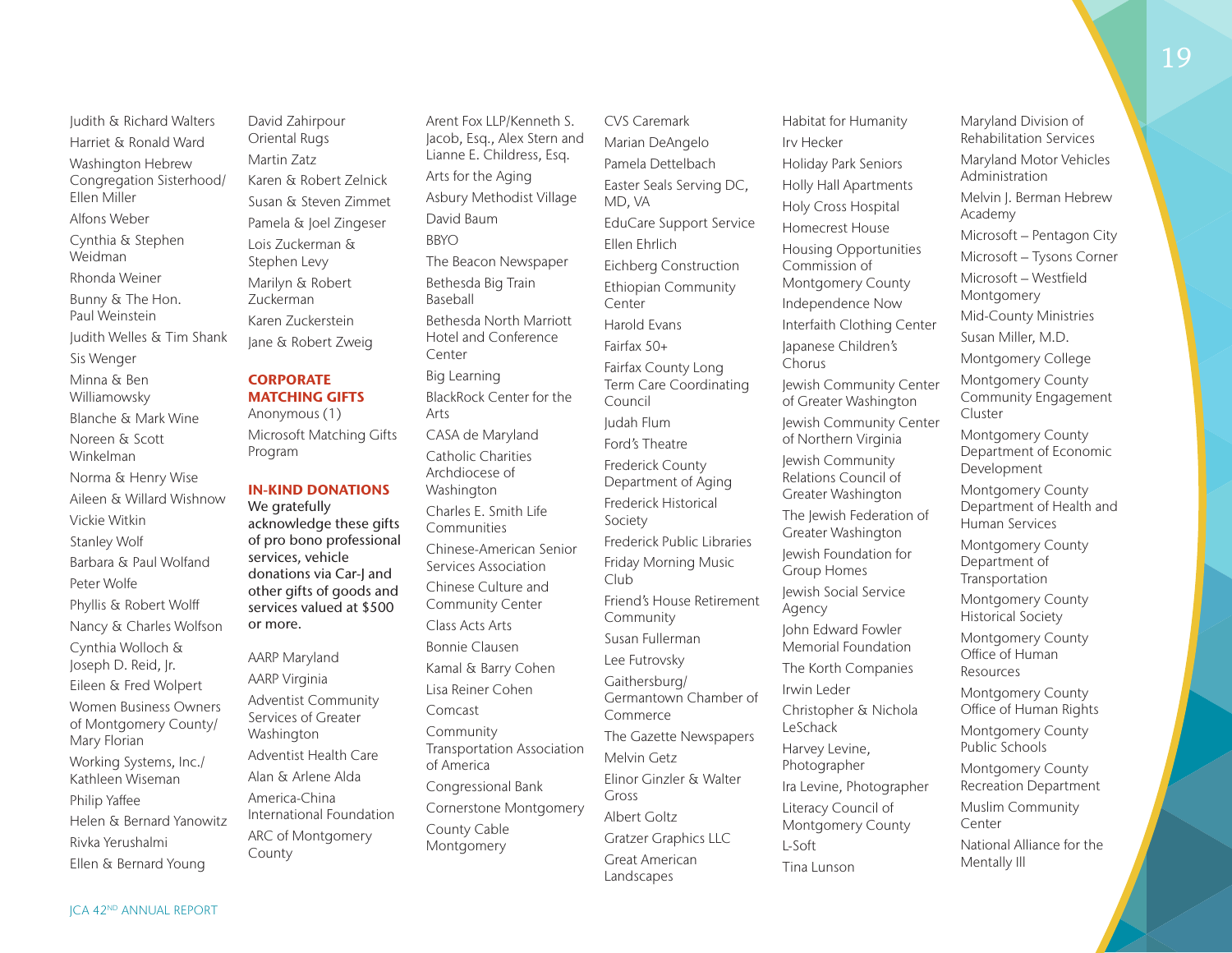National Institutes of Health News 4 - NBC TV The Nonprofit Village Nordstrom at Westfield Montgomery Olney Home for Life Zachary Oxman Phoenix Computers Shelley Poticha PreCon Events Rebuilding Together Montgomery County Rockville Economic Development Rockville Senior Center Keightley & Ashner LLP/ Linda E. Rosenzweig RSVP Northern VA Erik Rubinson Saul Ewing LLP/Edward R. Levin, Esq. Select Seconds Thrift Store Senior Environmental Employment Program Senior Service America Shady Grove Adventist Healthcare Sheraton Tysons Hotel Signarama of Gaithersburg Howard B. Silberberg, Esq. Silver Spring Regional Center Kenneth Simonson & Jan Solomon

Social Security Administration Lou & Evie Stroller TD Charitable Foundation Total Wine & More Jim & Carol Trawick Foundation Mark Uherek United Jewish Endowment Fund Volunteer Fairfax Volunteer Solutions Vornado/Charles E. Smith Washington Adventist Hospital Washington Jewish Week Willis Insurance Winston & Strawn LLP/ Marion Kristal Goldberg, Esq. Wolf Trap Foundation for the Performing Arts WorkSource Montgomery Workforce Solutions Group

## annual report sponsors

JCA thanks the following businesses for underwriting the design, printing and distribution of this Annual Report. By doing so, they helped us communicate effectively to donors, clients, volunteers and other VIPs.

### SILVER SPONSORS



Dad's Discount Appliance Distributors 301.937.0222 | DadsAppliance.com

Family & **Nursing** Core

Since 1968 301.588.8200 FamilyNursingCare.com

nauti  $c<sub>o</sub>$ <sub>n</sub> **MAGING SYSTEMS** 

Nauticon Imaging Systems 15878 Gaither Drive | Gaithersburg, MD 20877 301.279.0123 | Nauticon.com

### **SAGEL BIOOMFIFID** DANZANSKY GOI DRFRG FUNERAL CARE INC

Danzansky-Goldberg Memorial Chapels, Inc. 301.340.1400 Edward Sagel Funeral Direction, Inc. 301.217.9400 | SagelBloomfield.com

### BRONZE SPONSOR

**CongressionalBank** 301.299.8810 | CongressionalBank.com Morgan Stanley

### Financial Planning Ronald Fishbein

Retirement Planning College Savings Plans

© 2014 Morgan Stanley Smith Barney LLC. Member SIPC. CRC897562 06/14 Senior Investment Management Consultant Managing Director - Wealth Management Financial Advisor 702 King Farm Blvd Rockville, MD 20850 +1 301 556-2342 www.morganstanleyfa.com/fishbein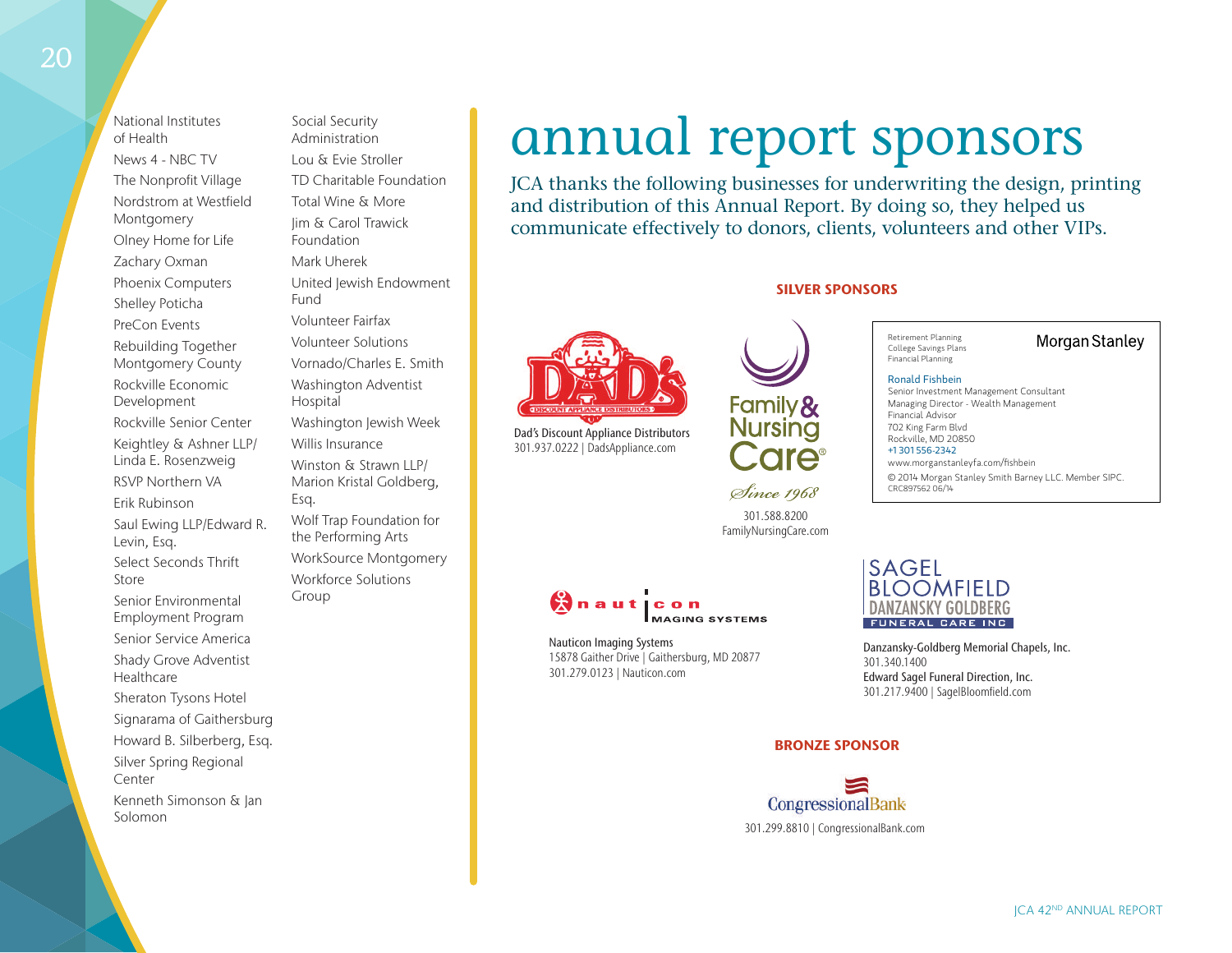

### **Jewish Council for the Aging of Greater Washington, Inc.**

### **HEADQUARTERS**

Ann L. Bronfman Center 12320 Parklawn Drive Rockville, MD 20852 Email: SeniorHelpLine@AccessJCA.org Phone: 301.255.4200 or 703.425.0999 Fax: 301.231.9360 TDD: 301.881.5263

### ALBERT & HELEN MISLER ADULT DAY CENTER

on the Terrace Level of Ring House 1801 East Jefferson Street Rockville, MD 20852 Email: Misler@AccessJCA.org Phone: 301.468.1740 Fax: 301.468.9207 TDD: 301.881.5263

### www.AccessJCA.org

"JCA", "Jewish Council for the Aging," "Helping All Seniors Thrive," "Interages" and "National Center for Productive Aging" are registered trademarks of the Jewish Council for the Aging of Greater Washington, Inc. All rights reserved.